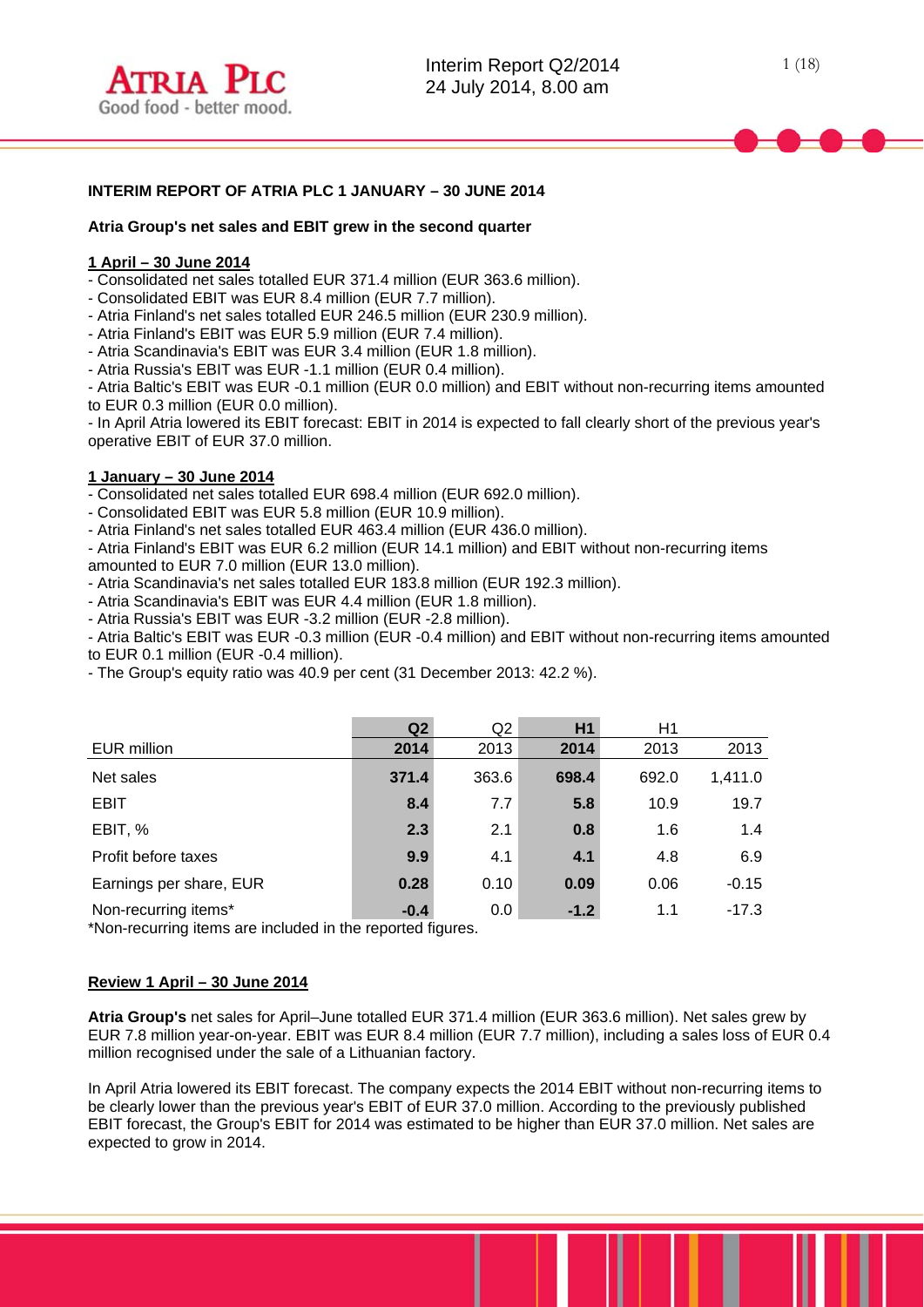

2 (18)

The EBIT forecast was adjusted due to the difficult conditions in the Finnish and Russian meat markets. An oversupply of pork and tougher competition have decreased sales prices both in Finland and elsewhere in the EU. As a result, Atria Finland's earnings in the first part of the year were not as high as expected. Russia's import ban on EU pork and the weakening of the rouble have raised the price of meat raw material in Russia by over 30 per cent from the beginning of the year. Because of the highly competitive market situation, Atria Russia has not been able to pass on the rapidly increased raw material costs to sales prices.

Atria's share of the April–June income from joint ventures and associates was EUR 4.7 million (EUR 0.5 million). Atria's joint venture, the Finnish Meat Research Institute LTK Co-operative, sold its subsidiary Maustepalvelu Oy. For the deal, LTK recognised a sales profit that increased Atria's share in LTK's net assets.

**Atria Finland's** net sales for April–June totalled EUR 246.5 million (EUR 230.9 million), up by EUR 15.6 million year-on-year. This increase was due to the consolidation of the operations acquired from Saarioinen and the increase in poultry feed sales. However, the cold weather in the early summer slowed the sales of seasonal products. EBIT was EUR 5.9 million (EUR 7.4 million), down by EUR 1.5 million year-onyear. Price competition continued to be tight in April–June. With the exception of the poultry product group, the overall consumption of the product groups represented by Atria decreased year-on-year.

Atria will increase the efficiency of beef and pork procurement and processing at its Jyväskylä plant to improve profitability and productivity. Operational restructuring and improved efficiency will result in annual savings of about EUR 5 million compared to the current cost level. These savings will be realised from the beginning of 2015.

**Atria Scandinavia's** net sales for April–June totalled EUR 95.4 million (EUR 98.1 million). At comparable exchange rates, net sales grew by 1.1 per cent year-on-year. Net sales increased more slowly due to the increased market share of private labels in the Swedish retail sector in the product groups represented by Atria. EBIT was EUR 3.4 million (EUR 1.8 million). The increase in EBIT year-on-year is due to stable meet raw material prices and better cost efficiency.

**Atria Russia's** net sales for April–June totalled EUR 25.9 million (EUR 31.5 million). At a comparable exchange rate, net sales fell by 7.9 per cent year-on-year. The decrease in comparable net sales was due to the continuous weakening of consumers' purchasing power and the discontinuation of primary production at the end of last year. The total market for the product groups represented by Atria decreased during the period under review. EBIT was EUR -1.1 million (EUR 0.4 million). The prices of meat raw materials continued to rise in April–June.

**Atria Baltic's** net sales for April–June totalled EUR 9.6 million (EUR 9.3 million). Sales volumes rose slightly. EBIT was EUR -0.1 million (EUR 0.0 million). EBIT includes a non-recurring sales loss of EUR 0.4 million for the sale of a factory in Lithuania.

## **Review 1 January – 30 June 2014**

**Atria Group's** net sales for January–June totalled EUR 698.4 million (EUR 692.0 million). Net sales grew by EUR 6.4 million year-on-year. EBIT was EUR 5.8 million (EUR 10.9 million). EBIT includes a total of EUR 1.2 million of non-recurring costs. Non-recurring costs of EUR 0.8 million were recognised for the takeover of the operations acquired from Saarioinen and a sales loss of EUR 0.4 million was caused by the sale of a Lithuanian factory.

Atria acquired Saarioinen Oy's procurement, slaughtering and cutting operations for beef, pork and chicken. The operations were consolidated into Atria as of 1 February 2014. The total purchase price was EUR 29.2 million.

Investments during the period under review totalled EUR 48.9 million (EUR 20.7 million) including the purchase price EUR 29.2 million paid for the operations acquired from Saarioinen. The Group's free cash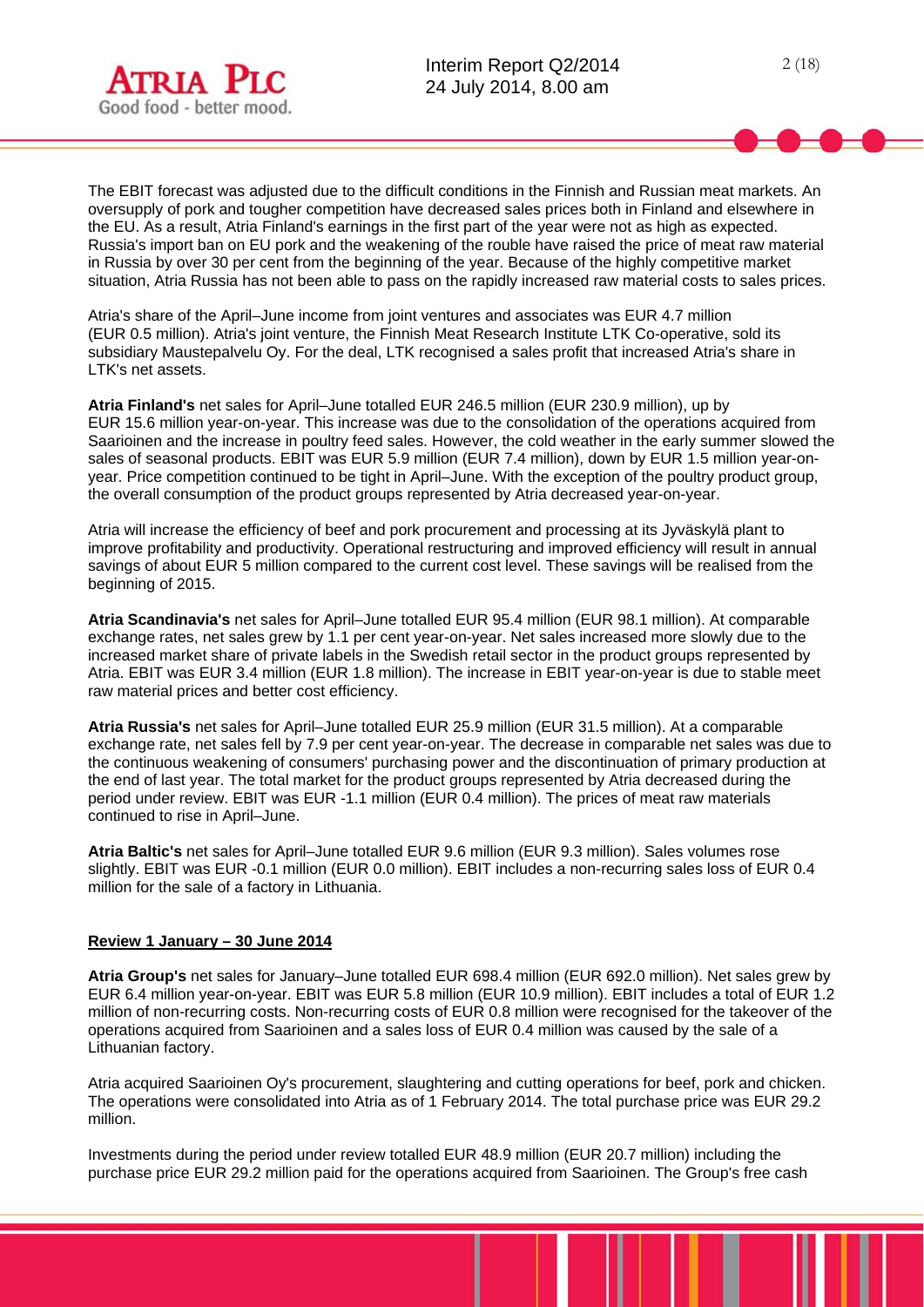

flow for the period (operating cash flow - cash flow from investments) was EUR -12.8 million (EUR -1.0 million) and net liabilities were EUR 319.5 million (31 December 2013: EUR 305.9 million).

**Atria Finland's** net sales for January–June totalled EUR 463.4 million (EUR 436.0 million). This increase was due to the consolidation of the operations acquired from Saarioinen as of the beginning of February and the launch poultry feed sales at the beginning of the year. Sales to the retail sector and Food Service customers have remained stable. EBIT for January–June was EUR 6.2 million (EUR 14.1 million), down by EUR 7.9 million year-on-year. EBIT includes EUR 0.8 million of non-recurring costs related to the takeover of the operations acquired from Saarioinen. EBIT for the comparative period contains EUR 1.1 million of nonrecurring profit. EBIT for the beginning of the year was weakened by tight price competition. However, the price of meat raw material has decreased compared to the previous year. At the beginning of the year, Atria made significant investments in order to strengthen the Atria brand.

**Atria Scandinavia's** net sales for January–June totalled EUR 183.8 million (EUR 192.3 million). At comparable exchange rates, net sales fell by 0.6 per cent year-on-year. The increase in the sales of private labels throughout the first part of the year in the Swedish retail market weighed down the sales of Atria's own brands. EBIT for January–June was EUR 4.4 million (EUR 1.8 million). Better cost efficiency and more stable meat raw material prices strengthened EBIT.

**Atria Russia's** net sales for January–June totalled EUR 47.3 million (EUR 58.9 million). At comparable exchange rates, net sales fell by 5.8 per cent year-on-year. The decrease in comparable net sales was due to the discontinuation of primary production at the end of last year and the weakening of consumers' purchasing power. EBIT for January–June was EUR -3.2 million (EUR -2.8 million). The weakening of EBIT was due to an increase of over 30 per cent in meat raw material prices throughout the first part of the year.

**Atria Baltic's** net sales for January–June totalled EUR 17.0 million (EUR 16.6 million). EBIT for January– June was EUR -0.3 million (EUR -0.4 million). EBIT includes a non-recurring sales loss of EUR 0.4 million for the sale of a factory in Lithuania. EBIT without non-recurring items improved due to the better sales structure and the improved cost efficiency of production.

#### **Key indicators**

| <b>EUR million</b>                 | 30.6.14 |       | 30.6.13 31.12.13 |
|------------------------------------|---------|-------|------------------|
|                                    |         |       |                  |
| Shareholders' equity per share EUR | 14.19   | 14.78 | 14.45            |
| Interest-bearing liabilities       | 324.0   | 382.6 | 334.7            |
| Equity ratio, %                    | 40.9    | 40.6  | 42.2             |
| Gearing, %                         | 80.1    | 90.8  | 81.3             |
| Net gearing, %                     | 79.0    | 86.5  | 74.3             |
| Gross investments in fixed assets  | 48.9    | 20.7  | 41.1             |
| % of net sales                     | 7.0     | 3.0   | 2.9              |
| Average FTE                        | 4.845   | 4.749 | 4,669            |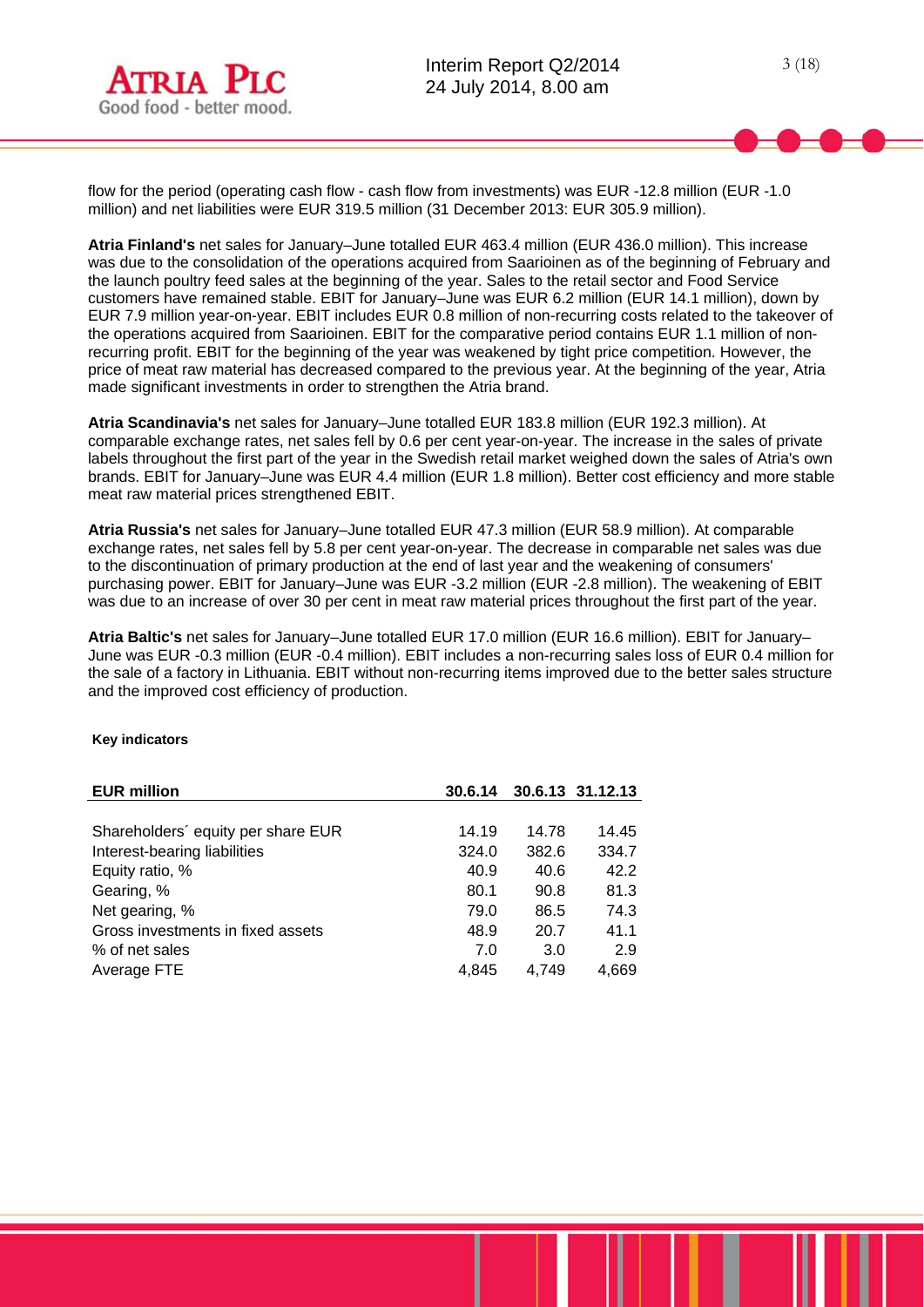|                      | Q <sub>2</sub> | Q2    | H1     | Η1    |       |
|----------------------|----------------|-------|--------|-------|-------|
| EUR million          | 2014           | 2013  | 2014   | 2013  | 2013  |
| Net sales            | 246.5          | 230.9 | 463.4  | 436.0 | 886.8 |
| <b>EBIT</b>          | 5.9            | 7.4   | 6.2    | 14.1  | 32.9  |
| EBIT, %              | 2.4            | 3.2   | 1.3    | 3.2   | 3.7   |
| Non-recurring items* | 0.0            | 0.0   | $-0.8$ | 1.1   | 1.1   |

\*Non-recurring items are included in the reported figures.

**Atria Finland's** net sales for April–June totalled EUR 246.5 million (EUR 230.9 million), up by EUR 15.6 million year-on-year. This increase was due to the consolidation of the operations acquired from Saarioinen and the increase in poultry feed sales. However, the cold weather in the early summer slowed the sales of seasonal products. EBIT was EUR 5.9 million (EUR 7.4 million), down by EUR 1.5 million year-onyear. Price competition continued to be tight in April–June. With the exception of the poultry product group, the overall consumption of the product groups represented by Atria decreased year-on-year.

Net sales for January–June totalled EUR 463.4 million (EUR 436.0 million). This increase was due to the consolidation of the operations acquired from Saarioinen as of the beginning of February and the launch poultry feed sales at the beginning of the year. Sales to the retail sector and Food Service customers have remained stable. EBIT for January–June was EUR 6.2 million (EUR 14.1 million), down by EUR 7.9 million year-on-year. EBIT includes EUR 0.8 million of non-recurring costs related to the takeover of the operations acquired from Saarioinen. EBIT for the comparative period contains EUR 1.1 million of non-recurring profit. EBIT for the beginning of the year was weakened by tight price competition. However, the price of meat raw material has decreased compared to the previous year. At the beginning of the year, Atria made significant investments in order to strengthen the Atria brand.

Atria estimates that, since the beginning of the year, the total market has decreased by about 3 per cent in terms of both value and volume. Atria has succeeded in retaining its market share in the shrinking market. Atria's total market share in the retail market was about 27 per cent in terms of value. In January–June, Atria was the market leader in consumer-packed meat and cold cuts and a strong number two in poultry, convenience foods and cooking sausages.

Atria acquired Saarioinen's procurement, slaughtering and cutting operations for beef, pork and chicken. The operations were consolidated into Atria as of 1 February 2014. The purchase price was EUR 29.2 million.

At the end of February, Atria launched a project to improve the profitability of Atria Finland's beef and pork production and to increase efficiency at Atria's Jyväskylä plant. Improved efficiency and the removal of overlapping functions will result in annual savings of about EUR 5 million compared to the current cost level. These savings will be realised from the beginning of 2015. This will mean the reduction of 59 man-years. Employer-employee negotiations were completed on 24 April 2014.

In May, Saarioinen Oy terminated an agreement concerning meat packing at the Jyväskylä production plant as of 1 February 2015. As a result, Atria decided to adjust the production capacity and organisation at the Jyväskylä plant to correspond to the changes in subcontracting production of consumer-packed meat. Negotiations with the personnel concerning the adjustment of operations were initiated in May and were completed on 23 July 2014. As a result of the negotiations, 48 of the Jyväskylä plant's employees were laid off. All laid-off employees were offered a job at Atria's other plants.

Of all projects within the Atria's Handprint programme, the most significant is the adoption of the "Laatuvastuu" label for pork on product packages starting in April. Laatuvastuu is a certified national quality system for pork production.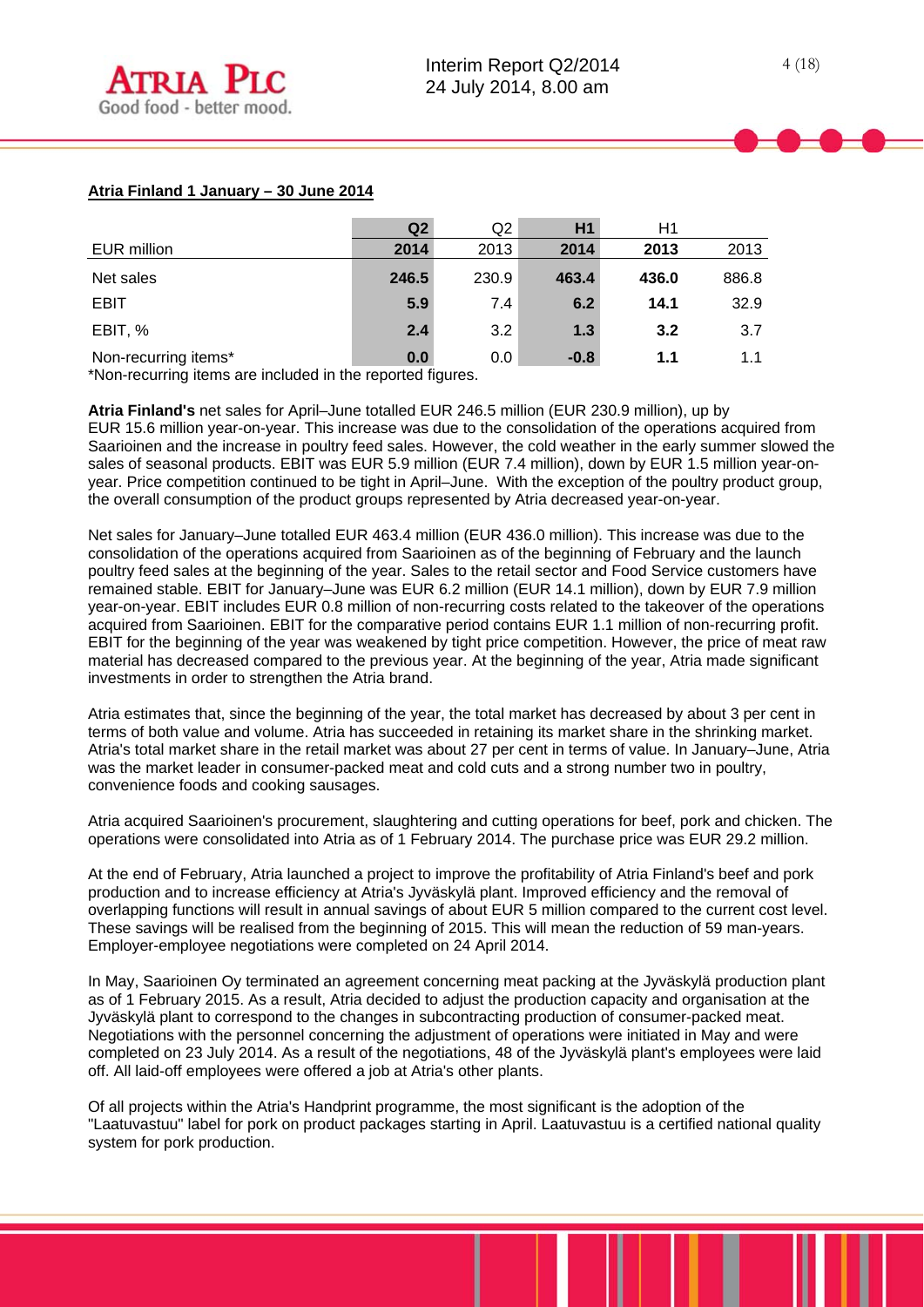# **Atria Scandinavia 1 January – 30 June 2014**

|                           | Q <sub>2</sub> | Q2   | H1    | H1    |        |
|---------------------------|----------------|------|-------|-------|--------|
| <b>EUR million</b>        | 2014           | 2013 | 2014  | 2013  | 2013   |
| Net sales                 | 95.4           | 98.1 | 183.8 | 192.3 | 395.0  |
| <b>EBIT</b>               | 3.4            | 1.8  | 4.4   | 1.8   | 12.2   |
| EBIT, %                   | 3.6            | 1.8  | 2.4   | 0.9   | 3.1    |
| Non-recurring items*<br>. | 0.0<br>.       | 0.0  | 0.0   | 0.0   | $-1.0$ |

\*Non-recurring items are included in the reported figures.

**Atria Scandinavia's** net sales for April–June totalled EUR 95.4 million (EUR 98.1 million). At comparable exchange rates, net sales grew by 1.1 per cent year-on-year. Net sales development was slowed down by the increased market share of private labels in the Swedish retail sector in the product groups represented by Atria. EBIT was EUR 3.4 million (EUR 1.8 million). The increase in EBIT year-on-year is due to stable meet raw material prices and better cost efficiency.

Net sales for January–June totalled EUR 183.8 million (EUR 192.3 million). At comparable exchange rates, net sales fell by 0.6 per cent year-on-year. The increase in the sales of private labels throughout the first part of the year in the Swedish retail market weighed down the sales of Atria's own brands. EBIT for January– June was EUR 4.4 million (EUR 1.8 million). Better cost efficiency and more stable meat raw material prices strengthened EBIT.

The market share of private labels in the Swedish retail sector has strengthened throughout the first part of the year. In the product groups represented by Atria, this is especially visible in cooking sausages and cold cuts. In the Danish retail sector, the market share of 3-Stjernet cold cuts strengthened to about 16 per cent (ACNielsen). At the beginning of the year, Atria's marketing focused on strengthening private labels (e.g., Lithells, 3-Stjernet and Sibylla) and increasing recognition.

The international expansion of the Sibylla product concept has progressed well. At the moment, there are over 4,000 Sibylla sales outlets. During the period under review, new Sibylla sales outlets were opened in Belarus and other locations.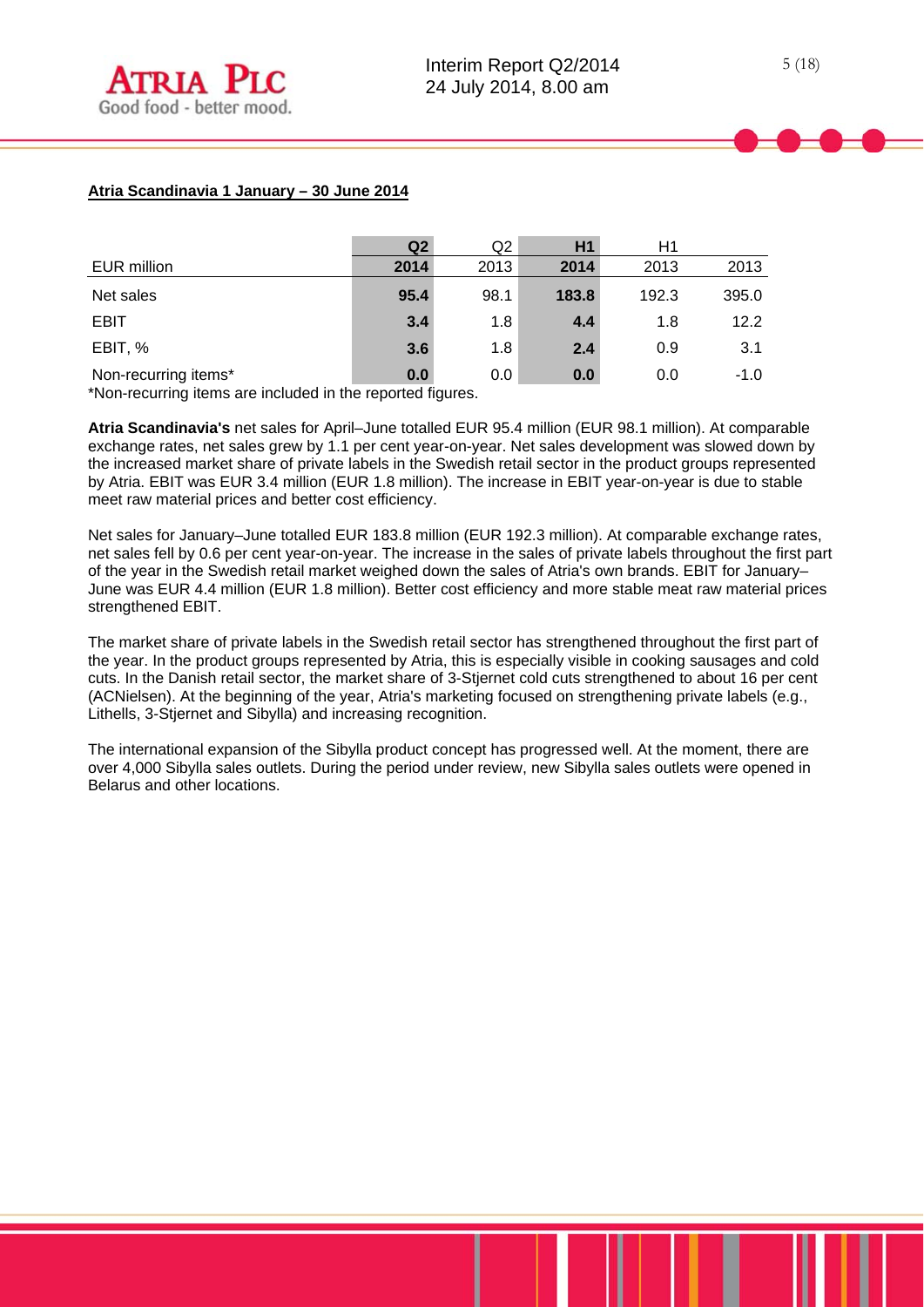|                                                                 | Q <sub>2</sub>              | Q2   | H1     | H1     |         |
|-----------------------------------------------------------------|-----------------------------|------|--------|--------|---------|
| <b>EUR million</b>                                              | 2014                        | 2013 | 2014   | 2013   | 2013    |
| Net sales                                                       | 25.9                        | 31.5 | 47.3   | 58.9   | 121.5   |
| <b>EBIT</b>                                                     | $-1.1$                      | 0.4  | $-3.2$ | $-2.8$ | $-21.0$ |
| EBIT, %                                                         | $-4.1$                      | 1.2  | $-6.9$ | $-4.7$ | $-17.3$ |
| Non-recurring items*<br>.<br>$\mathbf{A}$ and $\mathbf{A}$<br>. | 0.0<br>$\sim$ $\sim$ $\sim$ | 0.0  | 0.0    | 0.0    | $-17.4$ |

\*Non-recurring items are included in the reported figures.

**Atria Russia's** net sales for April–June totalled EUR 25.9 million (EUR 31.5 million), showing a decrease of 17.5 per cent. At a comparable exchange rate, net sales fell by 7.9 per cent year-on-year. The decrease in comparable net sales was due to the continuous weakening of consumers' purchasing power and the discontinuation of primary production at the end of last year. The total market for the product groups represented by Atria decreased during the period under review. EBIT was EUR -1.1 million (EUR 0.4 million). The prices of meat raw materials continued to rise in April–June.

Net sales for January–June totalled EUR 47.3 million (EUR 58.9 million), showing a decrease of 19.7 per cent. At a comparable exchange rate, net sales fell by 5.8 per cent year-on-year. The decrease in comparable net sales was due to the discontinuation of primary production at the end of last year and the weakening of consumers' purchasing power. EBIT for January–June was EUR -3.2 million (EUR -2.8 million). The weakening of EBIT was due to an increase of over 30 per cent in meat raw material prices throughout the first part of the year.

The market situation continued to be difficult during the period under review. Russia's import ban on EU pork and the weakening of the rouble since last year have raised the price of meat raw material in Russia by over 30 per cent from the beginning of the year. Because of the highly competitive market situation, Atria Russia has not been able to pass on the rapidly increased raw material costs to sales prices.

Retail sales in Russia slowed down at the beginning of the year. Atria estimates that sales of meat products have begun to decrease. Atria has adapted its product range to the market situation by launching cheaper products.

Atria estimates that its market share has remained stable in St Petersburg, where it is the market leader in the product groups it represents. In the Moscow market, major investments are being made in increasing the sales of selected products. The productivity improvement projects will continue at the Gorelovo and Sinyavino plants in St Petersburg.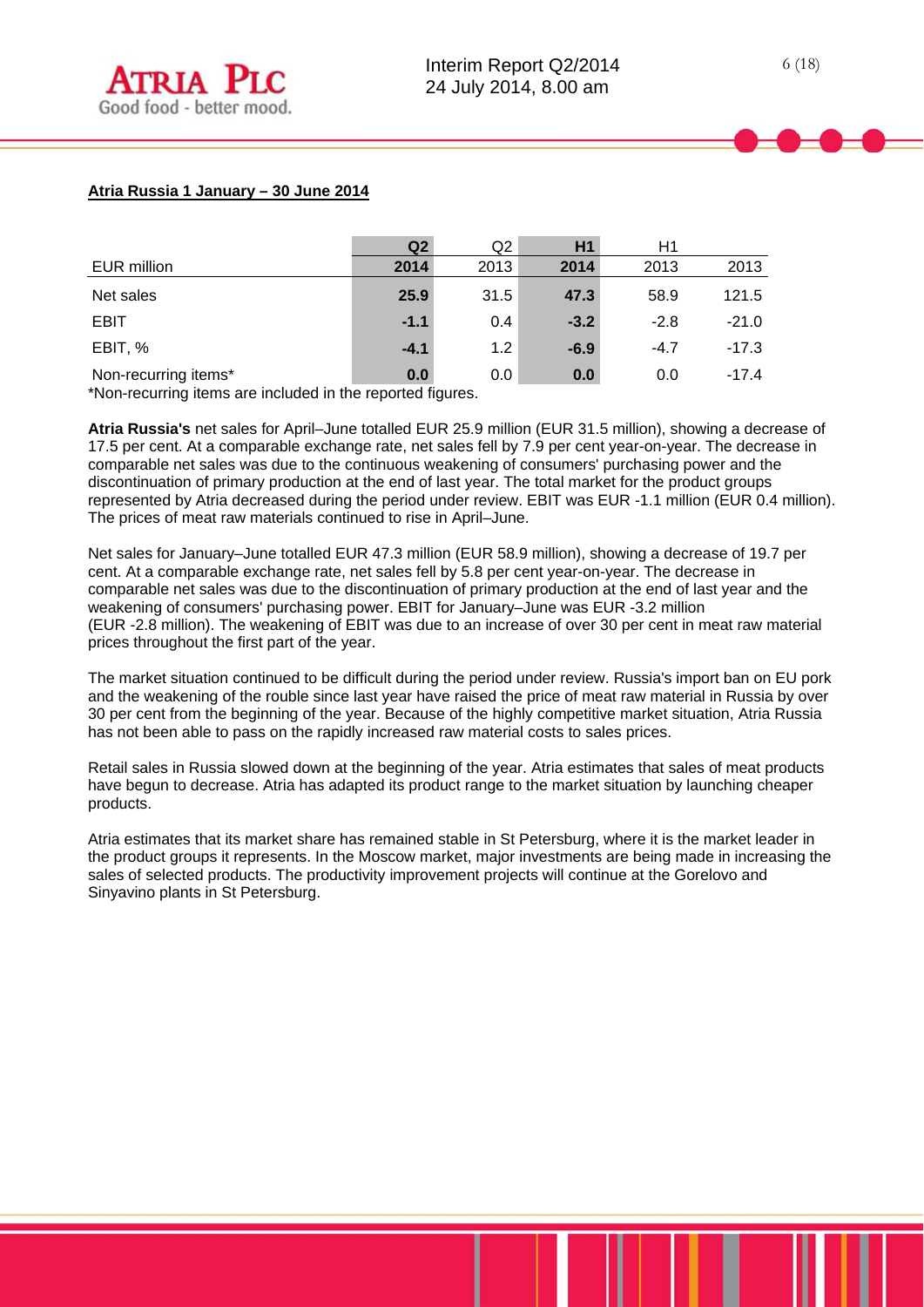# **Atria Baltic 1 January – 30 June 2014**

|                                | Q <sub>2</sub> | Q2     | H1     | H1     |      |
|--------------------------------|----------------|--------|--------|--------|------|
| EUR million                    | 2014           | 2013   | 2014   | 2013   | 2013 |
| Net sales                      | 9.6            | 9.3    | 17.0   | 16.6   | 32.9 |
| <b>EBIT</b>                    | $-0.1$         | 0.0    | $-0.3$ | $-0.4$ | 0.1  |
| EBIT, %                        | $-0.9$         | $-0.2$ | $-1.7$ | $-2.2$ | 0.2  |
| Non-recurring items*<br>.<br>. | $-0.4$<br>.    | 0.0    | $-0.4$ | 0.0    | 0.0  |

\* Non-recurring items are included in the reported figures.

**Atria Baltic's** net sales for April–June totalled EUR 9.6 million (EUR 9.3 million). Sales volumes rose slightly. EBIT was EUR -0.1 million (EUR 0.0 million). Comparable EBIT was EUR 0.3 million (EUR -0.4 million). The sales of private labels strengthened, but meat wholesale volumes decreased somewhat. During the period under review, Atria sold a factory located in Vilnius, Lithuania. The deal resulted in a non-recurring sales loss of EUR 0.4 million.

Net sales for January–June totalled EUR 17.0 million (EUR 16.6 million). EBIT for January–June was EUR -0.3 million (EUR -0.4 million). EBIT without non-recurring items amounted to EUR 0.1 million (EUR -0.4 million). EBIT improved slightly due to the better sales structure and the improved cost efficiency of production.

### **Financing, cash flow, investments and equity ratio**

On 30 June 2014, the Group had undrawn committed credit facilities worth EUR 149.7 million (31 December 2013: EUR 148.2 million). The average maturity of loans and committed credit facilities at the end of the period under review was 3 years (31 December 2013: 3 years 4 months).

The Group's operating cash flow was EUR 32.7 million (EUR 16.9 million) and cash flow from investments was EUR -45.5 million (EUR -17.9 million). A decrease in working capital improved the operating cash flow. During the period under review, Atria acquired Saarioinen Oy's procurement, slaughtering and cutting operations for beef, pork and chicken. The purchase price was EUR 29.2 million. Investments during the period under review totalled EUR 48.9 million (EUR 20.7 million). The Group's free cash flow for the period (operating cash flow - cash flow from investments) was EUR -12.8 million (EUR -1.0 million) and net liabilities were EUR 319.5 million (31 December 2013: EUR 305.9 million). The equity ratio was 40.9 per cent (31 December 2013: 42.2 %).

#### **Events after the period under review**

Saarioinen Oy terminated an agreement concerning meat packing at the Jyväskylä production plant as of 1 February 2015. As a result, Atria decided to adjust the production capacity and organisation at the Jyväskylä plant to correspond to the changes in subcontracting production of consumer-packed meat. Negotiations with the personnel concerning the adjustment of operations were initiated in May and were completed on 23 July 2014. As a result of the negotiations, 48 of the Jyväskylä plant's employees were laid off. All laid-off employees were offered a job at Atria's other plants.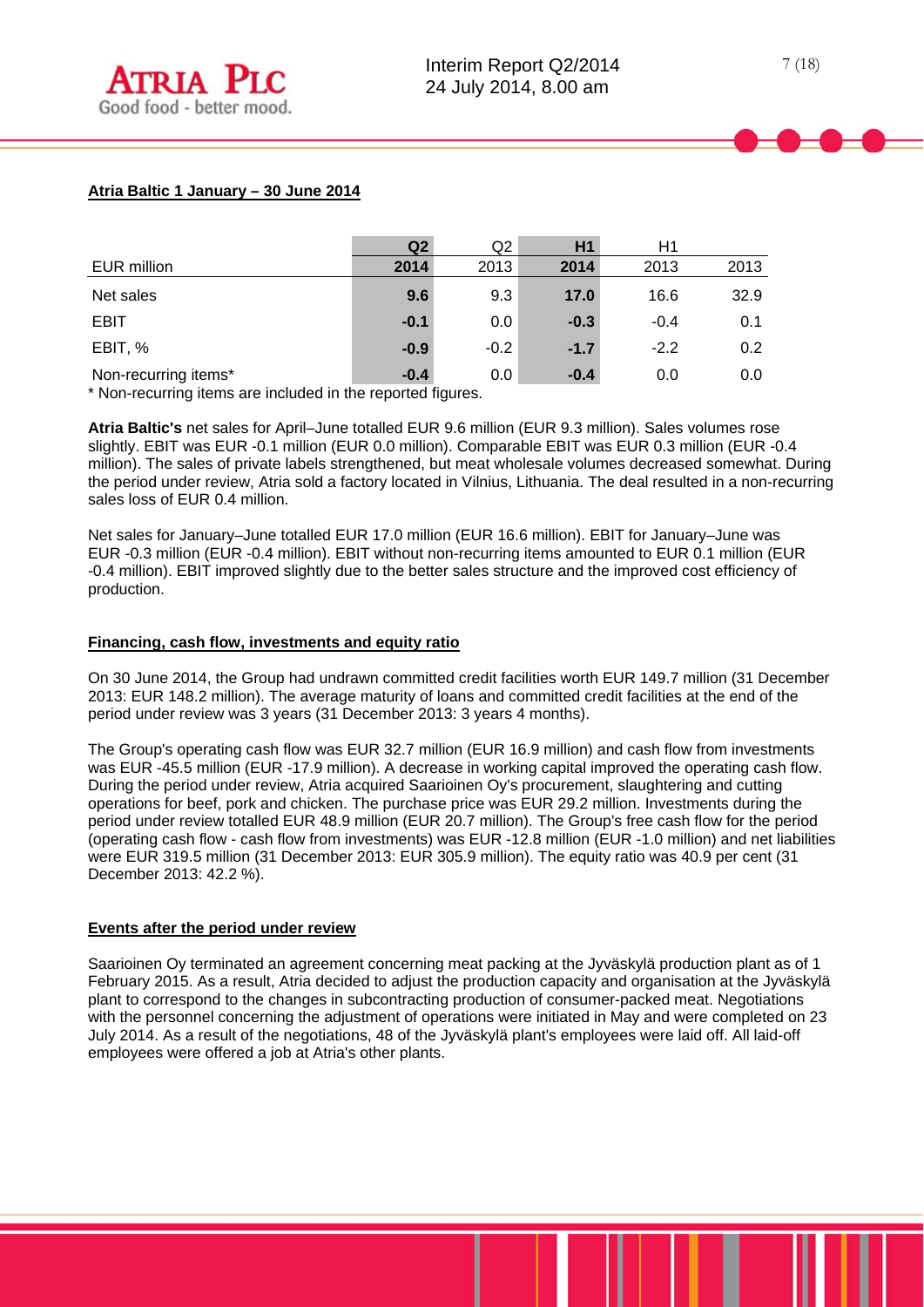

### **Personnel**

l

The Group had an average of 4,845 (4,749) employees during the period under review. Personnel by business area:

| Atria Finland     | 2,433 (2,131) |
|-------------------|---------------|
| Atria Scandinavia | 1,041 (1,075) |
| Atria Russia      | 1,045 (1,212) |
| Atria Baltic      | 326 (331)     |

#### **Administration and organisation**

The General Meeting elected Reijo Flink as a new member of the Supervisory Board and Jukka Moisio as a new member of the Board of Directors.

Deputy CEO Juha Ruohola announced his intention to resign from his post as Atria Plc's Deputy CEO and member of the Group Management Team as of 3 June 2014. Ruohola decided independently to resign. Atria Group's CFO Heikki Kyntäjä was appointed Deputy CEO as of 3 June 2014.

#### **Short-term business risks**

Short-term risks associated with business environment in Russia have increased from earlier. Otherwise, no significant changes have occurred in Atria Group's short-term business risks compared to the risks described in the financial statements for 2013.

#### **Outlook for the future**

The company expects the 2014 EBIT without non-recurring items to be clearly lower than the previous year's EBIT of EUR 37.0 million. Net sales are expected to grow in 2014.

#### **Shares**

Atria Plc's share capital consists of a total of 28,267,728 shares, divided into 19,063,747 series A shares and 9,203,981 series KII shares. Each series A share entitles its holder to one (1) vote and each series KII share to ten (10) votes. Therefore, Atria Plc's shareholders are entitled to a total of 111,103,557 votes. The company holds 111,312 series A treasury shares.

#### **Decisions of Atria Group Plc's Annual General Meeting on 6 May 2014**

The General Meeting approved the financial statements and the consolidated financial statements for the financial year 1 January–31 December 2013 and discharged the members of the Supervisory Board and the Board of Directors as well as the CEO from liability for the financial year that ended on 31 December 2013.

The General Meeting decided that a dividend of EUR 0.22 will be paid for each share for the financial year that ended on 31 December 2013. Dividends were paid to shareholders who were entered on the record date for the payment of dividends in the company's shareholder register, which is maintained by Euroclear Finland Oy. The record date was 9 May 2014 and the date of payment was 16 May 2014.

The General Meeting decided to amend section 7 the company's Articles of Association so that the maximum number of members of the Board of Directors shall be increased by two. In the future, the Board of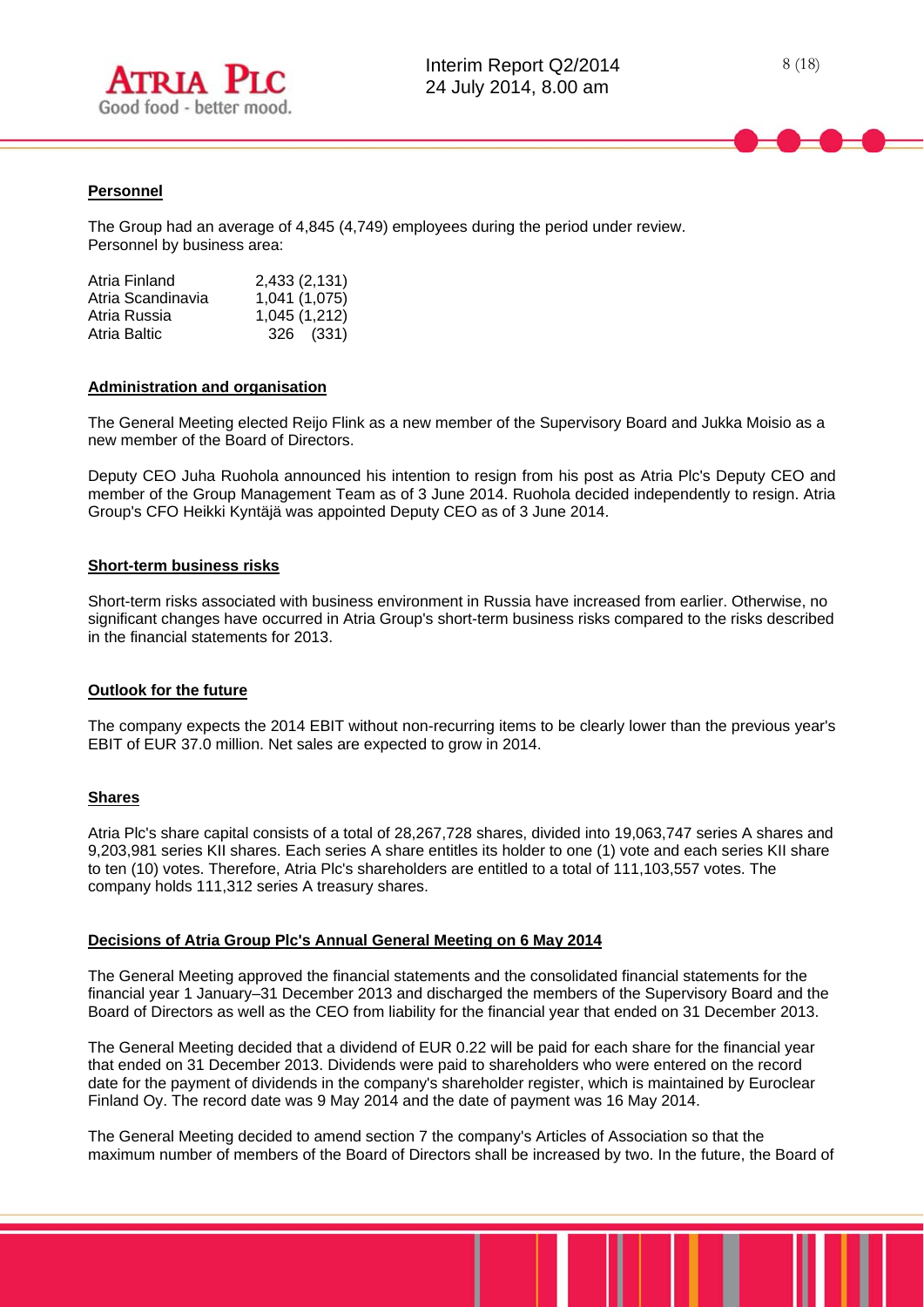

Directors will therefore consist of no fewer than five and no more than nine members elected by the Annual General Meeting for a term of three years at a time, instead of the current maximum number of seven members. One to four members will resign from the Board every year.

The General Meeting decided to elect Authorised Public Accountants PricewaterhouseCoopers Oy as the company's auditor for a term that ends at the closing of the next Annual General Meeting. The firm has assigned Authorised Public Accountant Juha Wahlroos as the principal auditor.

The General Meeting decided to authorise the Board of Directors to decide on the donation of a maximum of EUR 100,000 to universities or other educational institutions.

The General Meeting decided to expand the duties of the Nomination Committee, so that the Nomination Committee will prepare a proposal concerning the remuneration of the members of the Supervisory Board for the next Annual General Meeting.

The General Meeting decided that the composition of the Supervisory Board is to be as follows:

| Member                | Term ends |
|-----------------------|-----------|
| Juho Anttikoski       | 2016      |
| Mika Asunmaa          | 2016      |
| Reijo Flink           | 2017      |
| Lassi-Antti Haarala   | 2015      |
| Jussi Hantula         | 2015      |
| Henrik Holm           | 2015      |
| Hannu Hyry            | 2016      |
| Veli Hyttinen         | 2017      |
| Pasi Ingalsuo         | 2017      |
| Jukka Kaikkonen       | 2016      |
| Juha Kiviniemi        | 2017      |
| Pasi Korhonen         | 2015      |
| Ari Lajunen           | 2015      |
| Mika Niku             | 2015      |
| Pekka Ojala           | 2017      |
| Heikki Panula         | 2016      |
| Jari Puutio           | 2015      |
| Ahti Ritola           | 2016      |
| Risto Sairanen        | 2017      |
| Timo Tuhkasaari       | 2017      |
| A total of 20 members |           |

The General Meeting decided that the remuneration of the members of the Supervisory Board will remain unchanged. The fees are EUR 250 per meeting and the compensation for loss of working time is EUR 250 per day of meetings and proceedings. The Chairman's fee is EUR 3,000 per month and the Deputy Chairman's fee is EUR 1,500 per month.

In its constitutive meeting following the General Meeting, Atria Plc's Supervisory Board re-elected Hannu Hyry as its Chairman and Juho Anttikoski as Deputy Chairman.

#### **Composition and remuneration of Atria Plc's Board of Directors**

The General Meeting decided that the Board of Directors will consist of 8 members. Seppo Paavola, who was due to resign, was re-elected as a Board member and Jukka Moisio was elected as a new Board member, both for the next three-year term.

The General Meeting decided that the remuneration of the members of the Board of Directors will remain unchanged. The fees are: meeting compensation of EUR 300 per meeting, compensation for loss of working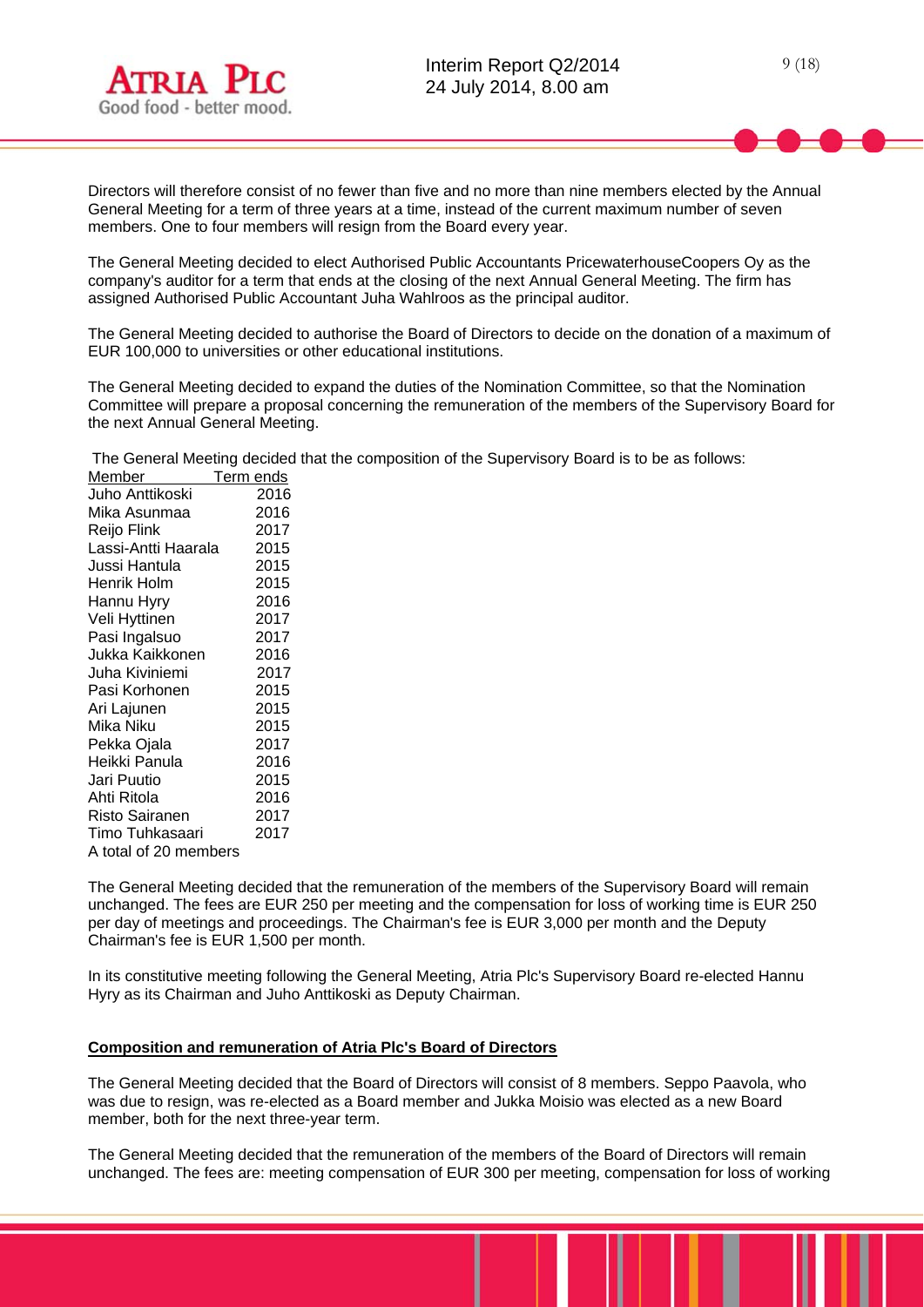

time of EUR 300 per day of meetings and proceedings, a Chairman's fee of EUR 4,400 per month, a Deputy Chairman's fee of EUR 2,200 per month and a members' fee of EUR 1,700 per month.

In its constitutive meeting following the General Meeting, Atria Plc's Board of Directors re-elected Seppo Paavola as its Chairman and Timo Komulainen as Deputy Chairman. Furthermore, the Board of Directors decided to merge the Nomination Committee with the Remuneration Committee to form the Nomination and Remuneration Committee. Harri Sivula was elected as a member of the Nomination and Remuneration Committee. The other members are Seppo Paavola, Chairman of the Board of Directors, and Timo Komulainen, Deputy Chairman.

Atria Plc's Board of Directors now has the following composition: Chairman of the Board: Seppo Paavola; Deputy Chairman: Timo Komulainen; members: Esa Kaarto, Jukka Moisio, Kjell-Göran Paxal, Jyrki Rantsi, Maisa Romanainen and Harri Sivula.

### **Valid authorisations to purchase or issue shares and to grant special rights**

The General Meeting decided to authorise the Board of Directors to decide, on one or several occasions, on the acquisition of a maximum of 2,800,000 of the company's own series A shares with funds belonging to the company's unrestricted equity, subject to the provisions of the Limited Liability Companies Act regarding the maximum number of treasury shares to be held by a company. The company's own series A shares may be acquired for use as consideration in any acquisitions or other arrangements relating to the company's business, to finance investments, as part of the company's incentive scheme, to develop the company's capital structure, to be otherwise further transferred, to be retained by the company or to be cancelled.

The shares shall be acquired in a proportion other than that of the shareholders' current shareholdings in the company in public trading arranged by NASDAQ OMX Helsinki Ltd at the market price at the moment of acquisition. The shares will be acquired and paid for in accordance with the rules of NASDAQ OMX Helsinki Ltd and Euroclear Finland Oy. The Board of Directors was authorised to decide on the acquisition of the company's own shares in all other respects.

The authorisation shall supersede the authorisation granted by the Annual General Meeting on 26 April 2013 to the Board of Directors to decide on the acquisition of the company's own shares and is valid until the closing of the next Annual General Meeting or until 30 June 2015, whichever is first.

The General Meeting decided to authorise the Board of Directors to decide, on one or several occasions, on an issue of a maximum of 12,800,000 new series A shares or on an issue of any series A shares held by the company through a share issue and/or by granting option rights or other special rights entitling holders to shares as referred to in chapter 10, section 1 of the Limited Liability Companies Act. The authorisation may be exercised to finance or execute any acquisitions, other arrangements or investments related to the company's business, to implement the company's incentive plan or for other purposes subject to the Board's decision.

The Board of Directors is also authorised to decide on all terms and conditions of the share issue and of the granting of special rights as referred to in chapter 10, section 1 of the Limited Liability Companies Act. The authorisation thus also includes the right to issue shares in a proportion other than that currently held by the shareholders under the conditions provided by law, the right to issue shares against or without payment and the right to decide on a share issue to the company itself without payment – subject to the provisions of the Limited Liability Companies Act regarding the maximum number of treasury shares to be held by a company.

The authorisation shall supersede the share issue authorisation granted by the Annual General Meeting on 26 April 2013 to the Board of Directors and is valid until the closing of the next Annual General Meeting or until 30 June 2015, whichever is first.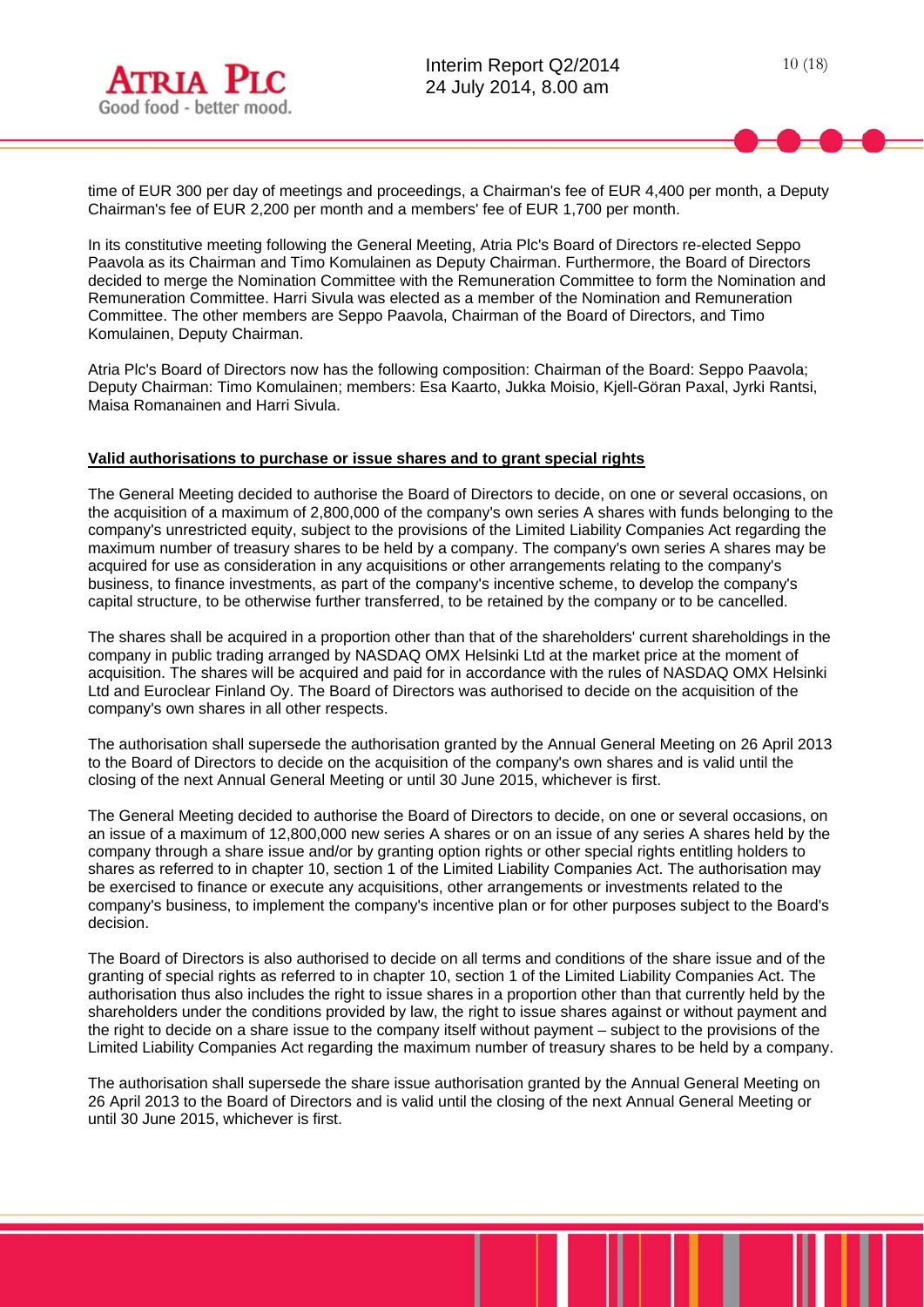# **ATRIA GROUP**

l

# **CONSOLIDATED INCOME STATEMENT**

| <b>EUR million</b>                        | $4 - 6/14$    | $4 - 6/13$    | $1 - 6/14$    | $1 - 6/13$    | $1 - 12/13$    |
|-------------------------------------------|---------------|---------------|---------------|---------------|----------------|
| <b>Net sales</b>                          | 371.4         | 363.6         | 698.4         | 692.0         | 1,411.0        |
| Cost of goods sold                        | $-325.8$      | $-318.0$      | $-619.4$      | $-609.8$      | $-1,237.1$     |
| <b>Gross profit</b>                       | 45.6          | 45.6          | 79.0          | 82.1          | 173.9          |
| Sales and marketing costs                 | $-26.1$       | $-26.9$       | $-50.6$       | $-50.7$       | $-98.2$        |
| Administration costs                      | $-11.1$       | $-11.5$       | $-22.2$       | $-22.3$       | $-43.5$        |
| Other operating income                    | 0.7           | 0.6           | 1.3           | 2.2           | 6.1            |
| Other operating expenses                  | $-0.7$        | $-0.1$        | $-1.6$        | $-0.4$        | $-18.6$        |
| <b>EBIT</b>                               | 8.4           | 7.7           | 5.8           | 10.9          | 19.7           |
| Finance income and costs                  | $-3.2$<br>4.7 | $-4.1$<br>0.5 | $-6.8$<br>5.1 | $-7.6$<br>1.5 | $-15.2$<br>2.3 |
| Income from joint-ventures and associates |               |               |               |               |                |
| Profit before tax                         | 9.9           | 4.1           | 4.1           | 4.8           | 6.9            |
| Income taxes                              | $-1.7$        | $-1.3$        | $-1.2$        | $-2.9$        | $-11.2$        |
| Profit for the period                     | 8.2           | 2.8           | 2.9           | 1.9           | $-4.3$         |
| Profit attributable to:                   |               |               |               |               |                |
| Owners of the parent                      | 7.9           | 2.7           | 2.7           | 1.8           | $-4.3$         |
| Non-controlling interests                 | 0.2           | 0.1           | 0.2           | 0.1           | 0.0            |
| <b>Total</b>                              | 8.2           | 2.8           | 2.9           | 1.9           | $-4.3$         |
| Basic earnings/share, EUR                 | 0.28          | 0.10          | 0.09          | 0.06          | $-0.15$        |
| Diluted earnings/share, EUR               | 0.28          | 0.10          | 0.09          | 0.06          | $-0.15$        |

## **CONSOLIDATED STATEMENT OF COMPREHENSIVE INCOME**

| <b>EUR million</b>                                    | $4 - 6/14$ | $4 - 6/13$ | $1 - 6/14$ | $1 - 6/13$ | $1 - 12/13$ |
|-------------------------------------------------------|------------|------------|------------|------------|-------------|
| Profit for the period                                 | 8.2        | 2.8        | 2.9        | 1.9        | $-4.3$      |
| Other comprehensive income after tax:                 |            |            |            |            |             |
| Items that will not be reclassified to profit or loss |            |            |            |            |             |
| Actuarial gains/losses on post employment             |            |            |            |            |             |
| benefit obligations                                   | 0.0        | 0.0        | 0.0        | 0.0        | 0.9         |
| Items that will be reclassified to                    |            |            |            |            |             |
| profit or loss when specific conditions are met       |            |            |            |            |             |
| Available-for-sale financial assets                   | 0.0        | 0.0        | 0.0        | 0.0        | 0.0         |
| Cash flow hedging                                     | 0.2        | 0.5        | $-0.4$     | 1.1        | 1.5         |
| <b>Translation differences</b>                        | 1.2        | $-10.0$    | $-3.7$     | $-7.0$     | $-11.6$     |
| Total comprehensive income for the period             | 9.6        | $-6.8$     | $-1.2$     | $-4.0$     | $-13.5$     |
| Total comprehensive income attributable to:           |            |            |            |            |             |
| Owners of the parent                                  | 9.4        | $-6.7$     | $-1.3$     | $-4.1$     | $-13.5$     |
| Non-controlling interests                             | 0.2        | $-0.1$     | 0.1        | 0.1        | 0.0         |
| Total                                                 | 9.6        | $-6.8$     | $-1.2$     | $-4.0$     | $-13.5$     |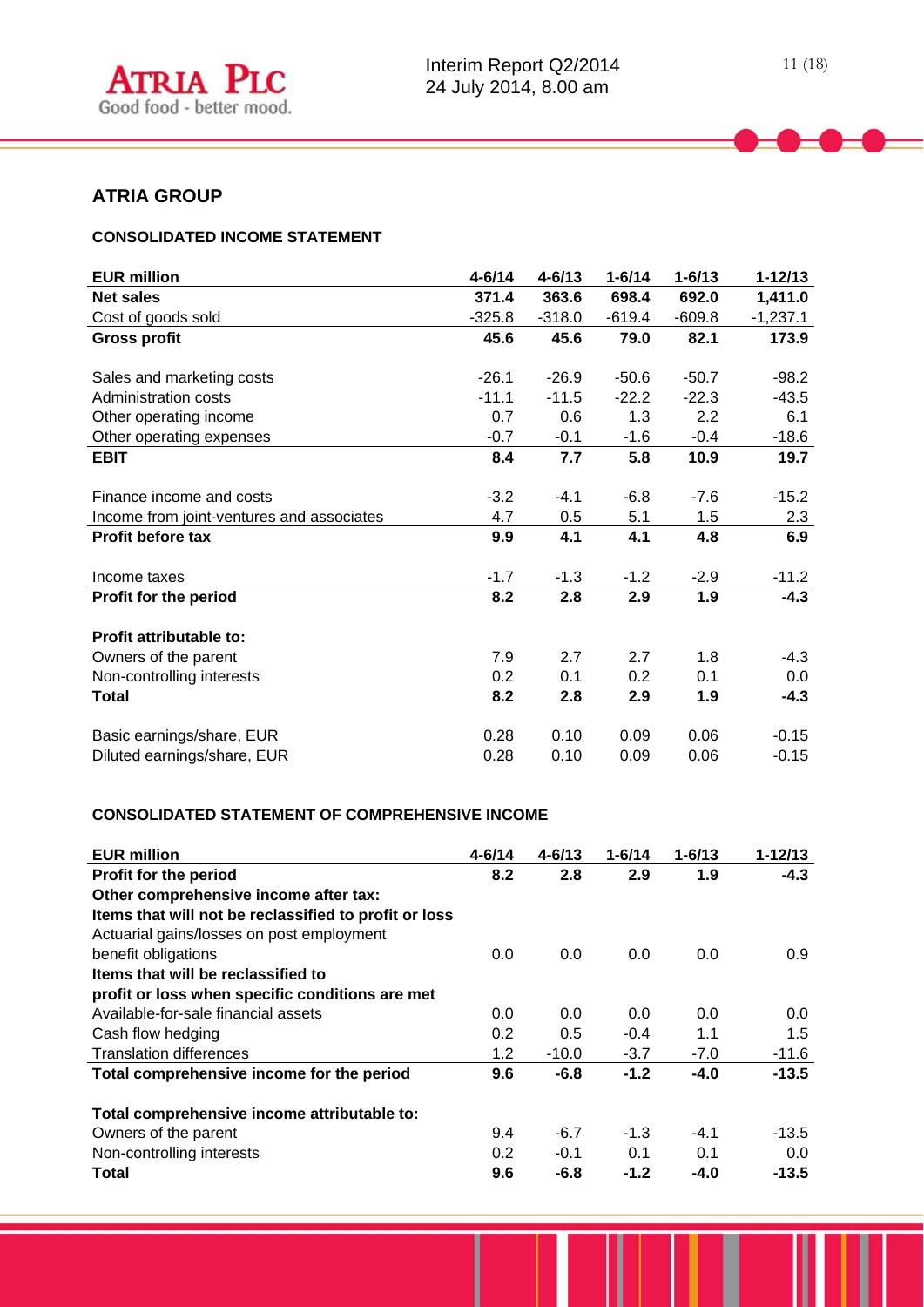# **CONSOLIDATED STATEMENT OF FINANCIAL POSITION**

| <b>Assets</b>                                                      |                |                  |                |
|--------------------------------------------------------------------|----------------|------------------|----------------|
| <b>EUR million</b>                                                 | 30.6.14        | 30.6.13          | 31.12.13       |
|                                                                    |                |                  |                |
| <b>Non-current assets</b>                                          | 433.7          | 463.7            | 433.5          |
| Property, plant and equipment<br><b>Biological assets</b>          | 0.8            | 1.3              | 0.8            |
| Goodwill                                                           | 172.2          | 165.8            | 164.8          |
| Other intangible assets                                            | 84.4           | 76.4             | 77.0           |
| Investments in joint-ventures and associates                       | 19.5           | 14.8             | 15.3           |
| Other financial assets                                             | 2.2            | 2.2              | 2.2            |
| Loans and other receivables                                        | 8.8            | 10.4             | 7.5            |
| Deferred tax assets                                                | 5.1            | 13.7             | 4.9            |
| <b>Total</b>                                                       | 726.6          | 748.3            | 705.9          |
|                                                                    |                |                  |                |
| <b>Current assets</b>                                              |                |                  |                |
| Inventories                                                        | 113.4          | 122.1            | 114.1          |
| <b>Biological assets</b>                                           | 3.6            | 6.0              | 3.3            |
| Trade and other receivables                                        | 135.9          | 138.6            | 118.8          |
| Cash and cash equivalents                                          | 4.6            | 18.2             | 28.8           |
| <b>Total</b>                                                       | 257.5          | 284.9            | 265.1          |
| Non-current assets held for sale                                   | 5.8            | 3.4              | 7.0            |
| <b>Total assets</b>                                                | 989.9          | 1,036.5          | 978.1          |
|                                                                    |                |                  |                |
|                                                                    |                |                  |                |
| <b>Equity and liabilities</b>                                      |                |                  |                |
| <b>EUR million</b>                                                 | 30.6.14        | 30.6.13          | 31.12.13       |
|                                                                    |                |                  |                |
| Equity belonging to the shareholders                               |                |                  |                |
| of the parent company                                              | 401.0          | 417.9            | 408.5          |
| Non-controlling interest                                           | 3.3            | 3.3              | 3.2            |
| <b>Total equity</b>                                                | 404.3          | 421.2            | 411.7          |
|                                                                    |                |                  |                |
| <b>Non-current liabilities</b>                                     |                |                  |                |
| Interest-bearing financial liabilities                             | 208.9          | 222.7            | 215.8          |
| Deferred tax liabilities<br>Pension liabilities                    | 46.5           | 46.9             | 44.7           |
| Other non-interest-bearing liabilities                             | 6.8<br>6.6     | 8.0<br>6.0       | 6.9<br>5.7     |
| <b>Total</b>                                                       |                |                  | 273.2          |
|                                                                    |                |                  |                |
|                                                                    | 268.8          | 283.6            |                |
| <b>Current liabilities</b>                                         |                |                  |                |
|                                                                    | 115.1          | 159.9            | 118.9          |
| Interest-bearing financial liabilities<br>Trade and other payables | 201.6          | 171.7            | 174.3          |
| <b>Total</b>                                                       | 316.7          | 331.7            | 293.1          |
|                                                                    |                |                  |                |
| <b>Total liabilities</b><br><b>Total equity and liabilities</b>    | 585.6<br>989.9 | 615.3<br>1,036.5 | 566.3<br>978.1 |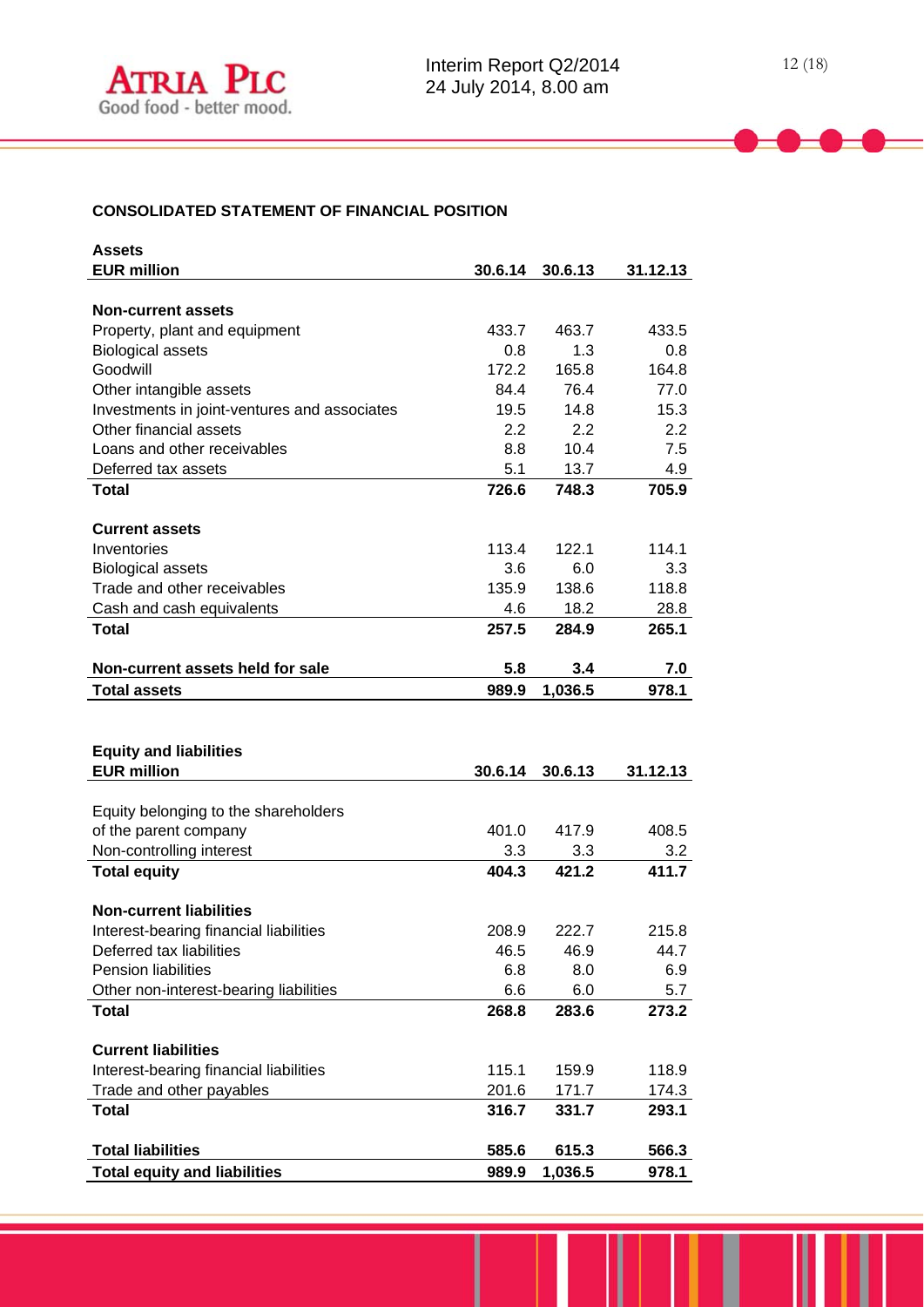# **CONSOLIDATED STATEMENT OF CHANGES IN EQUITY**

| <b>EUR million</b>                                              | Equity belonging to the shareholders<br>of parent company |                                                 |        |        |                       |         |                                          | Non-<br>cont<br>roll | <b>Total</b><br>equity |            |
|-----------------------------------------------------------------|-----------------------------------------------------------|-------------------------------------------------|--------|--------|-----------------------|---------|------------------------------------------|----------------------|------------------------|------------|
|                                                                 | <b>Share</b>                                              | <b>Share</b><br>capital premium shares reserves | Own    | Other  | Inv.<br>non-<br>rest. |         | <b>Trans Retained</b><br>lation earnings | <b>Total</b>         | ing<br>inte            |            |
|                                                                 |                                                           |                                                 |        |        | equity<br>fund        | diff.   |                                          |                      | rests                  |            |
| Equity 1 Jan 2013                                               | 48.1                                                      | 138.5                                           | $-1.3$ | $-5.6$ | 110.6                 | $-10.3$ | 148.3                                    | 428.2                | 3.2                    | 431.4      |
| Comprehensive<br>income for the period<br>Profit for the period |                                                           |                                                 |        |        |                       |         | 1.8                                      | 1.8                  | 0.1                    | 1.9        |
| Other comprehensive<br>income<br>Available-for-sale             |                                                           |                                                 |        |        |                       |         |                                          |                      |                        |            |
| financial assets                                                |                                                           |                                                 |        | 0.0    |                       |         |                                          | 0.0                  |                        | 0.0        |
| Cash flow hedging                                               |                                                           |                                                 |        | 1.1    |                       |         | 0.0                                      | 1.1<br>0.0           |                        | 1.1<br>0.0 |
| Acturial gains/losses<br><b>Translation differences</b>         |                                                           |                                                 |        |        |                       | $-7.0$  |                                          | $-7.0$               | 0.0                    | $-7.0$     |
| <b>Transactions</b>                                             |                                                           |                                                 |        |        |                       |         |                                          |                      |                        |            |
| with owners                                                     |                                                           |                                                 |        |        |                       |         |                                          |                      |                        |            |
| Distribution of dividends                                       |                                                           |                                                 |        |        |                       |         | $-6.2$                                   | $-6.2$               |                        | $-6.2$     |
| Equity 30 June 2013                                             | 48.1                                                      | 138.5                                           | $-1.3$ | $-4.5$ | 110.6                 | $-17.3$ | 143.9                                    | 417.9                | 3.3                    | 421.2      |
| Equity 1 Jan 2014                                               | 48.1                                                      | 138.5                                           | $-1.3$ | $-4.1$ | 110.6                 | $-21.9$ | 138.6                                    | 408.5                | 3.2                    | 411.7      |
| Comprehensive                                                   |                                                           |                                                 |        |        |                       |         |                                          |                      |                        |            |
| income for the period<br>Profit for the period                  |                                                           |                                                 |        |        |                       |         | 2.7                                      | 2.7                  | 0.2                    | 2.9        |
| Other comprehensive                                             |                                                           |                                                 |        |        |                       |         |                                          |                      |                        |            |
| income                                                          |                                                           |                                                 |        |        |                       |         |                                          |                      |                        |            |
| Available-for-sale                                              |                                                           |                                                 |        |        |                       |         |                                          |                      |                        |            |
| financial assets                                                |                                                           |                                                 |        | 0.0    |                       |         |                                          | 0.0                  |                        | 0.0        |
| Cash flow hedging                                               |                                                           |                                                 |        | $-0.4$ |                       |         |                                          | $-0.4$               |                        | $-0.4$     |
| Acturial gains/losses                                           |                                                           |                                                 |        |        |                       |         |                                          | 0.0                  |                        | 0.0        |
| <b>Translation differences</b><br><b>Transactions</b>           |                                                           |                                                 |        |        |                       | $-3.6$  |                                          | $-3.6$               | $-0.1$                 | $-3.7$     |
| with owners<br>Distribution of dividends                        |                                                           |                                                 |        |        |                       |         | $-6.2$                                   | $-6.2$               |                        | $-6.2$     |
| Equity 30 June 2014                                             | 48.1                                                      | 138.5                                           | $-1.3$ | $-4.5$ | 110.6                 | $-25.5$ | 135.1                                    | 401.0                | 3.3                    | 404.3      |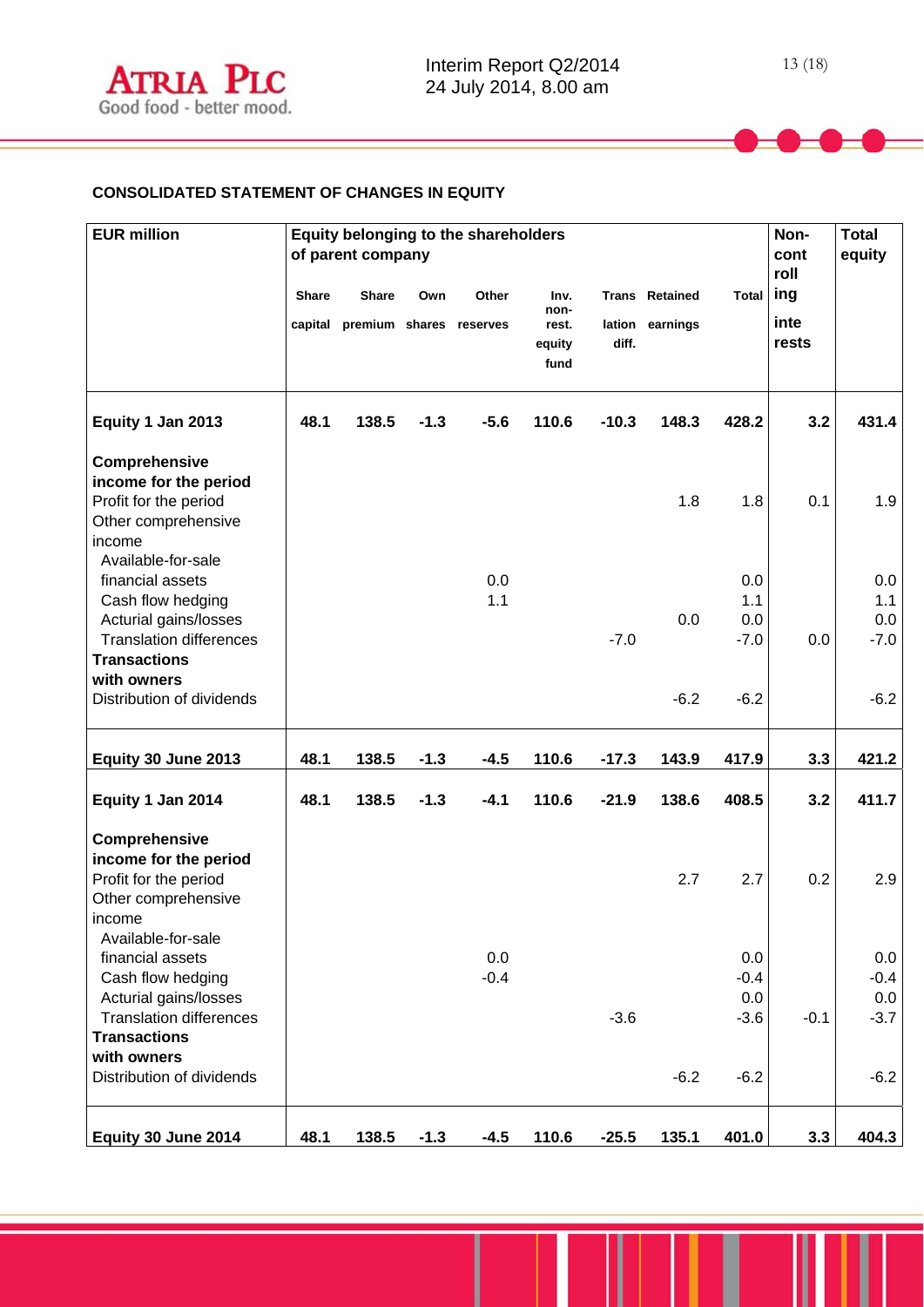# **CONSOLIDATED CASH FLOW STATEMENT**

| <b>EUR million</b>                               | $1 - 6/14$ | $1 - 6/13$ | $1 - 12/13$ |
|--------------------------------------------------|------------|------------|-------------|
|                                                  |            |            |             |
| Cash flow from operating activities              |            |            |             |
| Operating activities                             | 44.3       | 29.3       | 110.6       |
| Financial items and taxes                        | $-11.6$    | $-12.4$    | $-21.7$     |
|                                                  |            |            |             |
| Net cash flow from operating activities          | 32.7       | 16.9       | 88.9        |
| Cash flow from investing activities              |            |            |             |
| Tangible and intangible assets                   | $-20.3$    | $-19.7$    | $-38.7$     |
| Acquired subsidiary shares                       | $-26.3$    | 0.0        | 0.0         |
| Non-current receivables                          | $-0.9$     | $-0.2$     | 2.1         |
| Other investments                                | 2.0        | 1.9        | 1.8         |
|                                                  |            |            |             |
| Net cash used in investing activities            | $-45.5$    | $-17.9$    | $-34.8$     |
| Cash flow from financing activities              |            |            |             |
| Proceeds from long-term borrowings               | 0.0        | 50.0       | 50.0        |
| Repayments of long-term borrowings               | $-46.8$    | $-11.1$    | $-62.3$     |
| Proceeds and repayments of short-term borrowings | 41.6       | $-19.8$    | $-13.0$     |
| Dividends paid                                   | $-6.2$     | $-6.2$     | $-6.2$      |
|                                                  |            |            |             |
| Net cash used in financing activities            | $-11.4$    | 12.9       | $-31.5$     |
|                                                  |            |            |             |
| <b>Change in liquid funds</b>                    | $-24.2$    | 11.9       | 22.6        |
| Cash and cash equivalents at beginning of year   | 28.8       | 6.6        | 6.6         |
| Effect of exchange rate changes                  | $-0.1$     | $-0.2$     | $-0.3$      |
| Cash and cash equivalents at end of year         | 4.6        | 18.2       | 28.8        |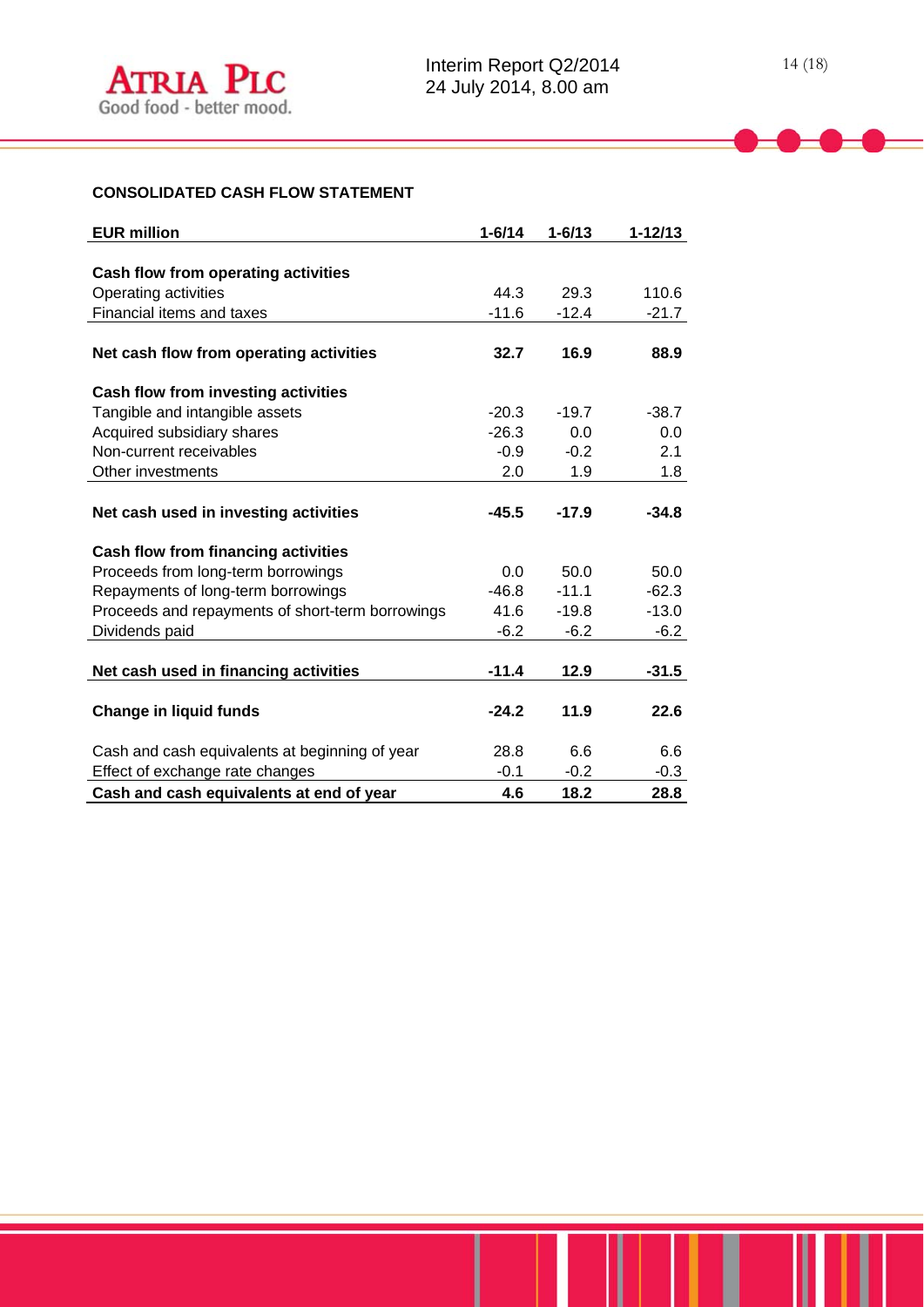

#### **NOTES TO THE INTERIM REPORT**

#### **Accounting principles**

l

This interim report has been prepared in accordance with the IAS 34 Interim Financial Reporting standard. Atria has applied the same principles in preparing this interim report as in preparing the 2013 annual financial statements. However, as of 1 January 2014, the Group uses new or revised standards and IFRIC interpretations published by the IASB, referred to in the accounting principles of the 2013 annual financial statements. These new or revised standards and interpretations did not have any impact on the figures presented for the review period.

The principles and formulas for the calculation of key indicators have not changed, and they are presented in the 2013 annual financial statements. The figures given in this release are rounded to millions of euros, so the combined total of individual figures may differ from the total sum presented. The figures presented in this interim report are unaudited.

#### **OPERATING SEGMENTS**

| <b>EUR million</b>                 | $4 - 6/14$ | $4 - 6/13$ | $1 - 6/14$ | $1 - 6/13$ | $1 - 12/13$ |
|------------------------------------|------------|------------|------------|------------|-------------|
| <b>Net sales</b>                   |            |            |            |            |             |
| Atria Finland                      | 246.5      | 230.9      | 463.4      | 436.0      | 886.8       |
| Atria Scandinavia                  | 95.4       | 98.1       | 183.8      | 192.3      | 395.0       |
| Atria Russia                       | 25.9       | 31.5       | 47.3       | 58.9       | 121.5       |
| <b>Atria Baltic</b>                | 9.6        | 9.3        | 17.0       | 16.6       | 32.9        |
| Eliminations                       | $-6.1$     | $-6.3$     | $-13.1$    | $-11.8$    | $-25.1$     |
| <b>Total</b>                       | 371.4      | 363.6      | 698.4      | 692.0      | 1,411.0     |
|                                    |            |            |            |            |             |
| <b>EBIT</b>                        |            |            |            |            |             |
| Atria Finland                      | 5.9        | 7.4        | 6.2        | 14.1       | 32.9        |
| Atria Scandinavia                  | 3.4        | 1.8        | 4.4        | 1.8        | 12.2        |
| Atria Russia                       | $-1.1$     | 0.4        | $-3.2$     | $-2.8$     | $-21.0$     |
| <b>Atria Baltic</b>                | $-0.1$     | 0.0        | $-0.3$     | $-0.4$     | 0.1         |
| Unallocated                        | 0.1        | $-1.8$     | $-1.2$     | $-1.8$     | $-4.5$      |
| <b>Total</b>                       | 8.4        | 7.7        | 5.8        | 10.9       | 19.7        |
|                                    |            |            |            |            |             |
| <b>Investments</b>                 |            |            |            |            |             |
| <b>Atria Finland</b>               | 6.1        | 7.5        | 40.9       | 13.1       | 26.7        |
| Atria Scandinavia                  | 3.9        | 3.1        | 5.6        | 5.8        | 10.6        |
| Atria Russia                       | 1.2        | 1.2        | 2.1        | 1.6        | 3.6         |
| <b>Atria Baltic</b>                | 0.2        | 0.1        | 0.3        | 0.1        | 0.2         |
| <b>Total</b>                       | 11.4       | 11.9       | 48.9       | 20.7       | 41.1        |
|                                    |            |            |            |            |             |
| <b>Depreciation and write-offs</b> |            |            |            |            |             |
| <b>Atria Finland</b>               | 7.2        | 6.7        | 13.8       | 13.3       | 25.9        |
| Atria Scandinavia                  | 2.9        | 3.1        | 5.8        | 6.2        | 12.9        |
| Atria Russia                       | 1.9        | 2.4        | 3.6        | 4.9        | 23.2        |
| <b>Atria Baltic</b>                | 0.6        | 0.6        | 1.2        | 1.3        | 2.5         |
| <b>Total</b>                       | 12.6       | 12.8       | 24.4       | 25.6       | 64.4        |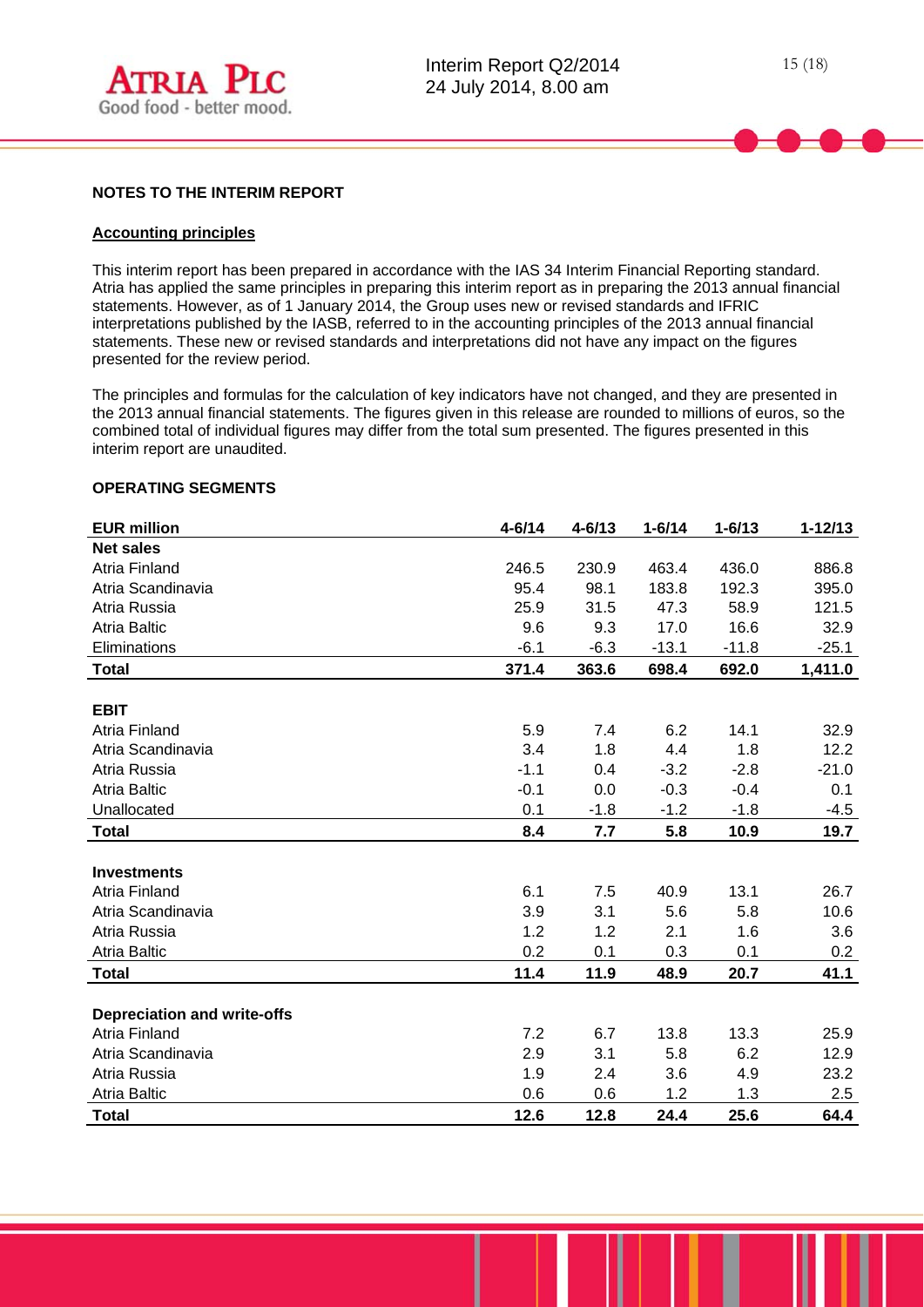## **NON-CURRENT ASSETS HELD FOR SALE**

| milj. EUR     | 30.6.14 | 30.6.13 | 31.12.13 |
|---------------|---------|---------|----------|
| Scandinavia   |         | 2.3     |          |
| Russia        | 5.8     |         | 5.9      |
| <b>Baltic</b> |         | 1.1     | 1.1      |
| <b>Total</b>  | 5.8     | 3.4     | 7.0      |

In May, Atria sold a factory located in Lithuania for EUR 0.8 million. The deal generated a sales loss of EUR 0.4 million, which is included in Atria Baltic's other operating expenses.

# **FINANCIAL ASSETS AND LIABILITIES**

| Fair value hierarcy:                |          |         |                    |         |
|-------------------------------------|----------|---------|--------------------|---------|
| <b>EUR milloin</b>                  |          |         |                    |         |
| <b>Balance sheet items</b>          | 30.6.14  | Level 1 | Level 2            | Level 3 |
| <b>Non-current assets</b>           |          |         |                    |         |
| Financial assets available for sale | 2.2      | 0.2     |                    | 2.0     |
| <b>Current assets</b>               |          |         |                    |         |
| Derivative financial instruments    | 1.5      |         | 1.5                |         |
| Total                               | 3.7      | 0.2     | 1.5                | 2.0     |
| <b>Non-current liabilities</b>      |          |         |                    |         |
| Derivative financial instruments    | 6.6      |         | 6.6                |         |
| <b>Current liabilities</b>          |          |         |                    |         |
| Derivative financial instruments    | 1.3      |         | 1.3                |         |
| Total                               | 7.9      | 0.0     | 7.9                | 0.0     |
|                                     |          |         |                    |         |
| <b>Balance sheet items</b>          | 31.12.13 | Level 1 | Level <sub>2</sub> | Level 3 |
| <b>Non-current assets</b>           |          |         |                    |         |
| Financial assets available for sale | 2.2      | 0.2     |                    | 2.0     |
| <b>Current assets</b>               |          |         |                    |         |
| Derivative financial instruments    | 0.5      |         | 0.5                |         |
| Total                               | 2.7      | 0.2     | 0.5                | 2.0     |
| <b>Non-current liabilities</b>      |          |         |                    |         |
| Derivative financial instruments    | 5.7      |         | 5.7                |         |
| <b>Current liabilities</b>          |          |         |                    |         |
| Derivative financial instruments    | 1.4      |         | 1.4                |         |
| Total                               | 7.1      | 0.0     | 7.1                | 0.0     |

There were no transfers between Levels 1 and 2 during the period.

Level 1: Prices listed on active markets for identical assets and liabilities.

Level 2: Fair values can be determined either directly (i.e., as prices) or indirectly (i.e., derived from prices). Level 3: Fair values are not based on verifiable market prices.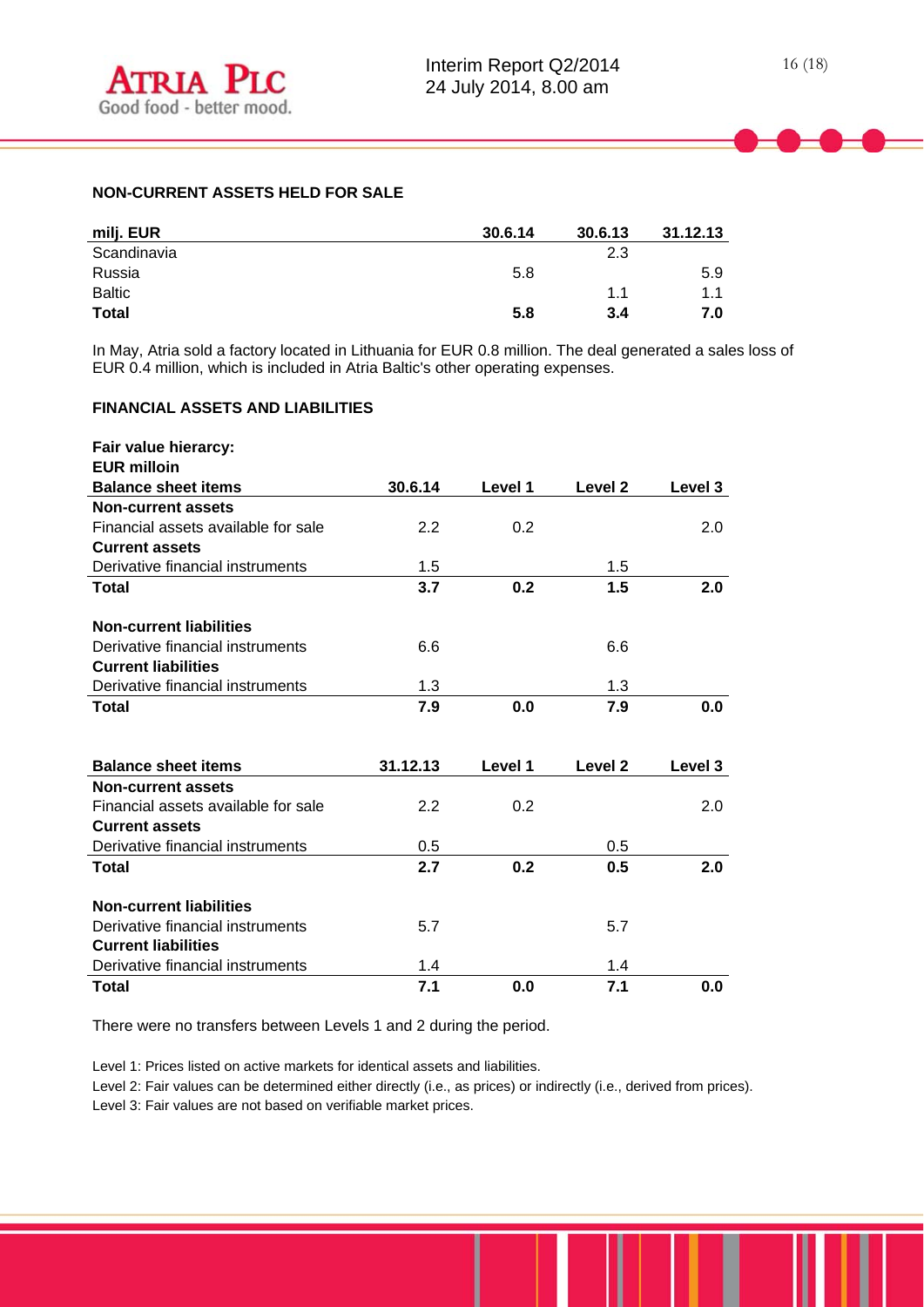$\overline{a}$ 

# **Changes in financial instruments belonging to level 3:**

| <b>Unlisted shares</b> | 30.6.14 | 31.12.13 |
|------------------------|---------|----------|
| <b>Opening balance</b> | 2.0     | 1.6      |
| Purchases              |         | 0.4      |
| Decreases              |         |          |
| <b>Closing balance</b> | 2.0     | 2.0      |

Fair values of financial instruments do not deviate significantly from balance sheet values.

# **CONTINGENT LIABILITIES**

| <b>EUR million</b>                                                 | 30.6.14    | 30.6.13    | 31.12.13    |
|--------------------------------------------------------------------|------------|------------|-------------|
| Debts with mortgages or other collateral<br>given as security      |            |            |             |
| Loans from financial institutions                                  | 2.8        | 2.9        | 2.8         |
| Pension fund loans                                                 | 5.5        | 5.6        | 5.6         |
| <b>Total</b>                                                       | 8.3        | 8.5        | 8.4         |
| Mortgages and other securities given as<br>comprehensive security  |            |            |             |
| Real estate mortgages                                              | 3.9        | 4.0        | 4.0         |
| Corporate mortgages                                                | 1.3        | 1.4        | 1.4         |
| <b>Total</b>                                                       | 5.2        | 5.4        | 5.3         |
| Guarantee engagements not included<br>in the balance sheet         |            |            |             |
| Guarantees                                                         | 0.4        | 0.4        | 0.6         |
| <b>RELATED PARTY TRANSACTIONS</b><br>milj. EUR                     |            |            |             |
| The following transactions were completed with<br>related parties: |            |            |             |
|                                                                    | $1 - 6/14$ | $1 - 6/13$ | $1 - 12/13$ |
| Sales of goods and services                                        | 4.1        | 4.4        | 7.7         |
| Purchases of goods and services                                    | 43.3       | 38.6       | 84.2        |

Receivables 1.5 2.1 1.1 Liabilities 5.7 4.7 7.5

**30.6.14 30.6.13 31.12.13**